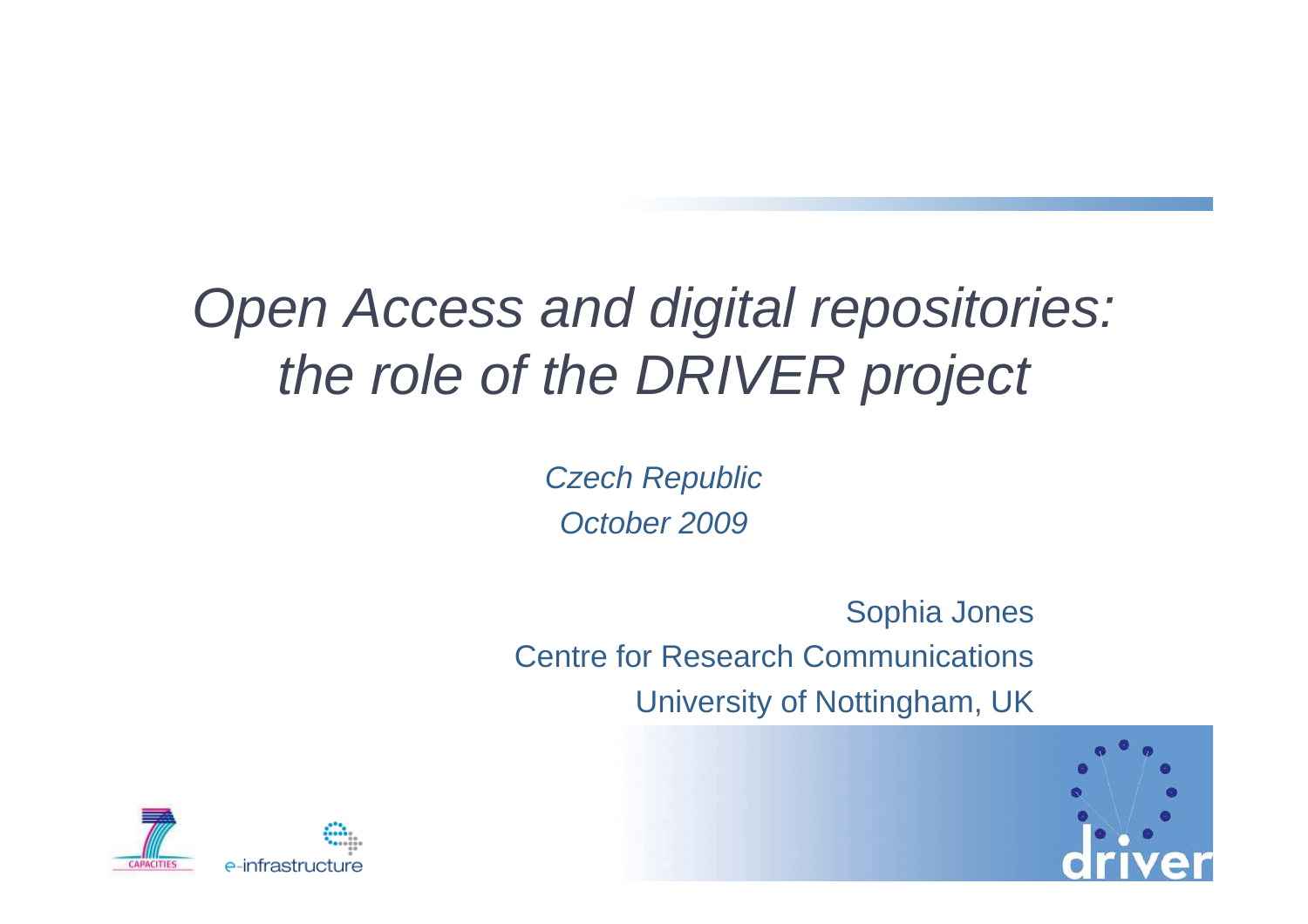## Presentation Structure

Open Access (introduction)**Institutional Repositories Developments in Europe DRIVER** Institutional repository networks



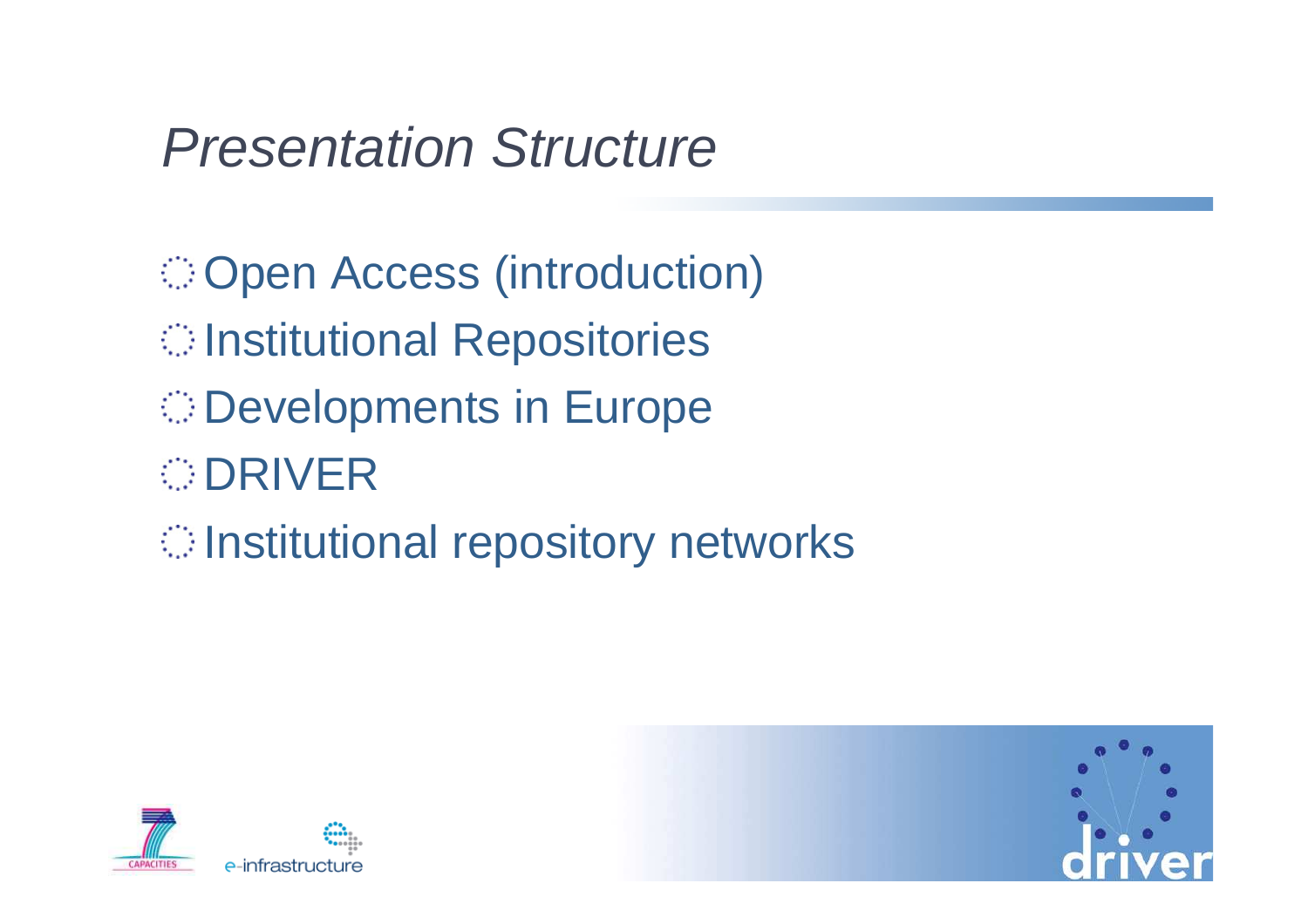## Open Access

- $\odot$  ...any individual user, anywhere, who has access to the Internet, may link, read, download, store, printoff, use, and data-mine the digital content of an article, book chapter or any other form of researchoutput
- The **Open Access movement:** social movement in academia, dedicated to the principle of Open Access, i.e. to information sharing for the common good.
- Open Access movement history:
- 1960s => 1990s with the advent of the Digital Age



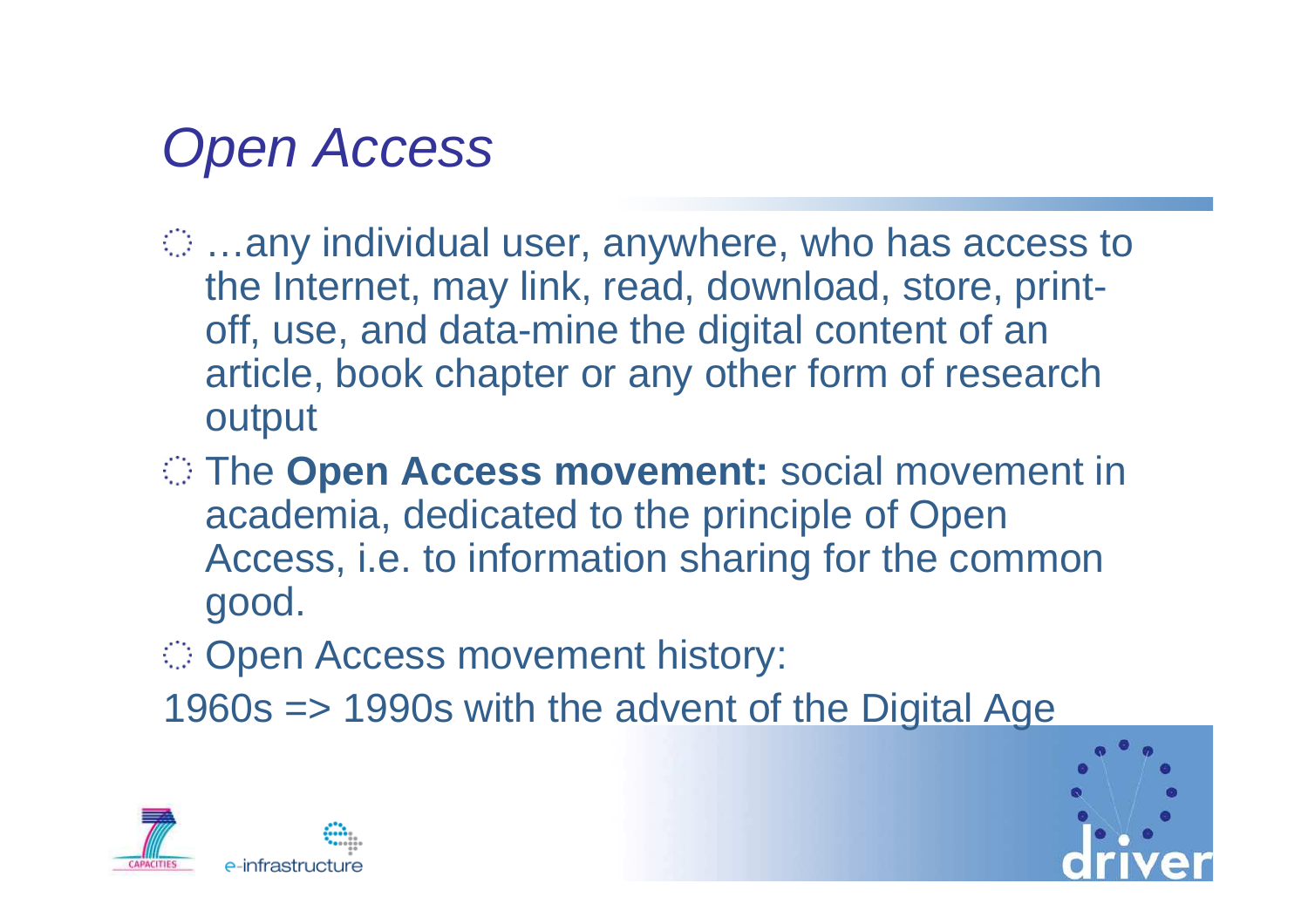## Arguments in support of Open Access

- Scholars write journal articles because advancing knowledge in their fields advances their careers
- Open Access increases readership
- $\odot$  Open Access increases the visibility of the University, reduces expenses for journals, and advances the mission to share knowledge
- $\circ$  Taxpayers have a right to access to the results of the research funded by their taxes
- Open Access does not affect peer review



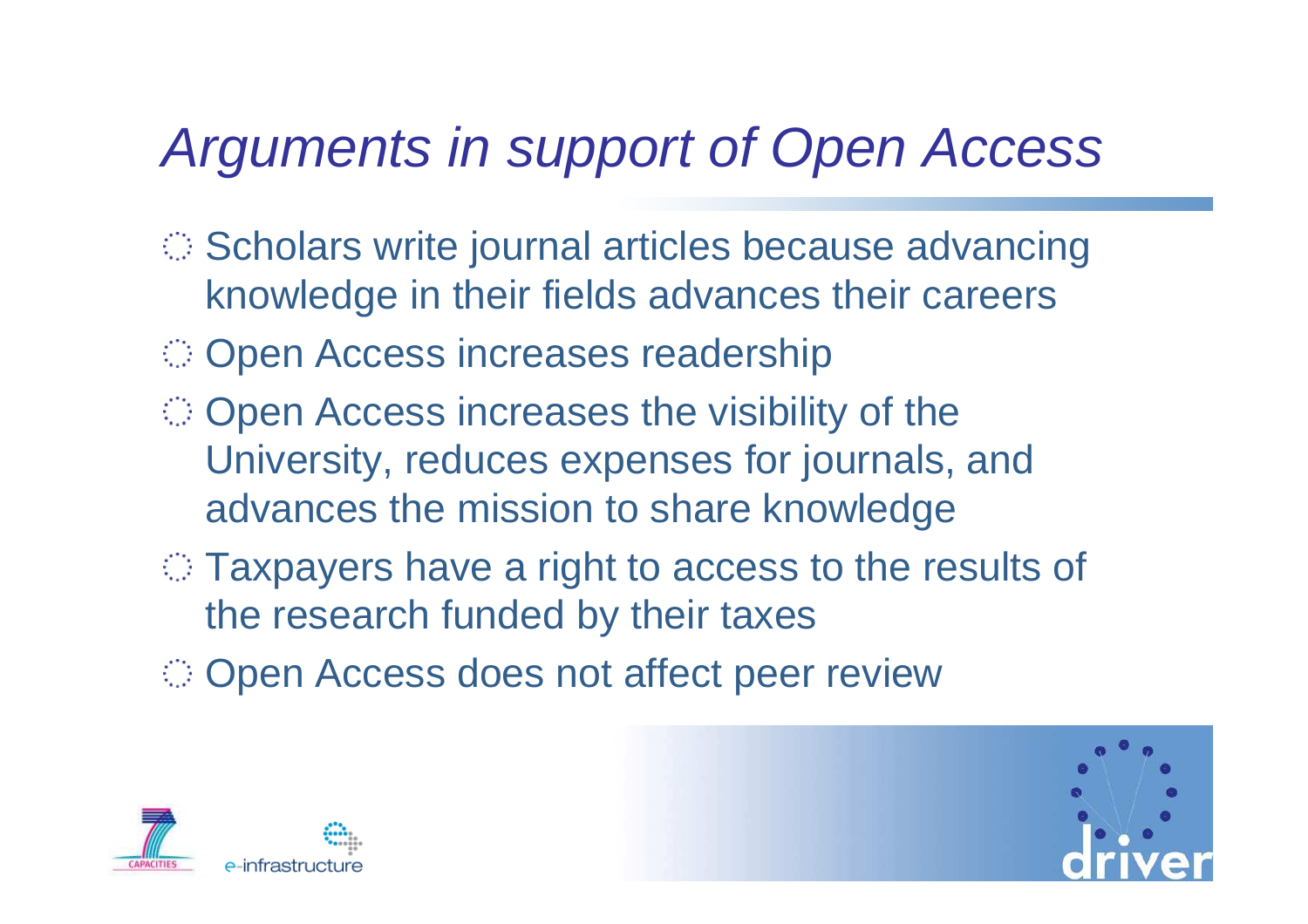## Progress in summary…

- **2002**: The Budapest Open Access Initiative: The first major internationalstatement on Open Access
- **2003:** The Berlin Declaration on Open Access to Knowledge in theSciences and Humanities
- **2004:** European Commission inquiry into the system for publishing Europeanresearch, especially rapidly rising journal prices and open access research findings
- **2006:** European Commission report calling for an Open Access mandate topublicly-funded research
- **2007:** The European Research Advisory Board (EURAB) recommended anOpen Access mandate for EU-funded research
- **2007:** The European Commission adopted an FP7 Grant Agreement which requires grantees to submit electronic copies of their journal articles to the EC and permits the EC to redistribute them online



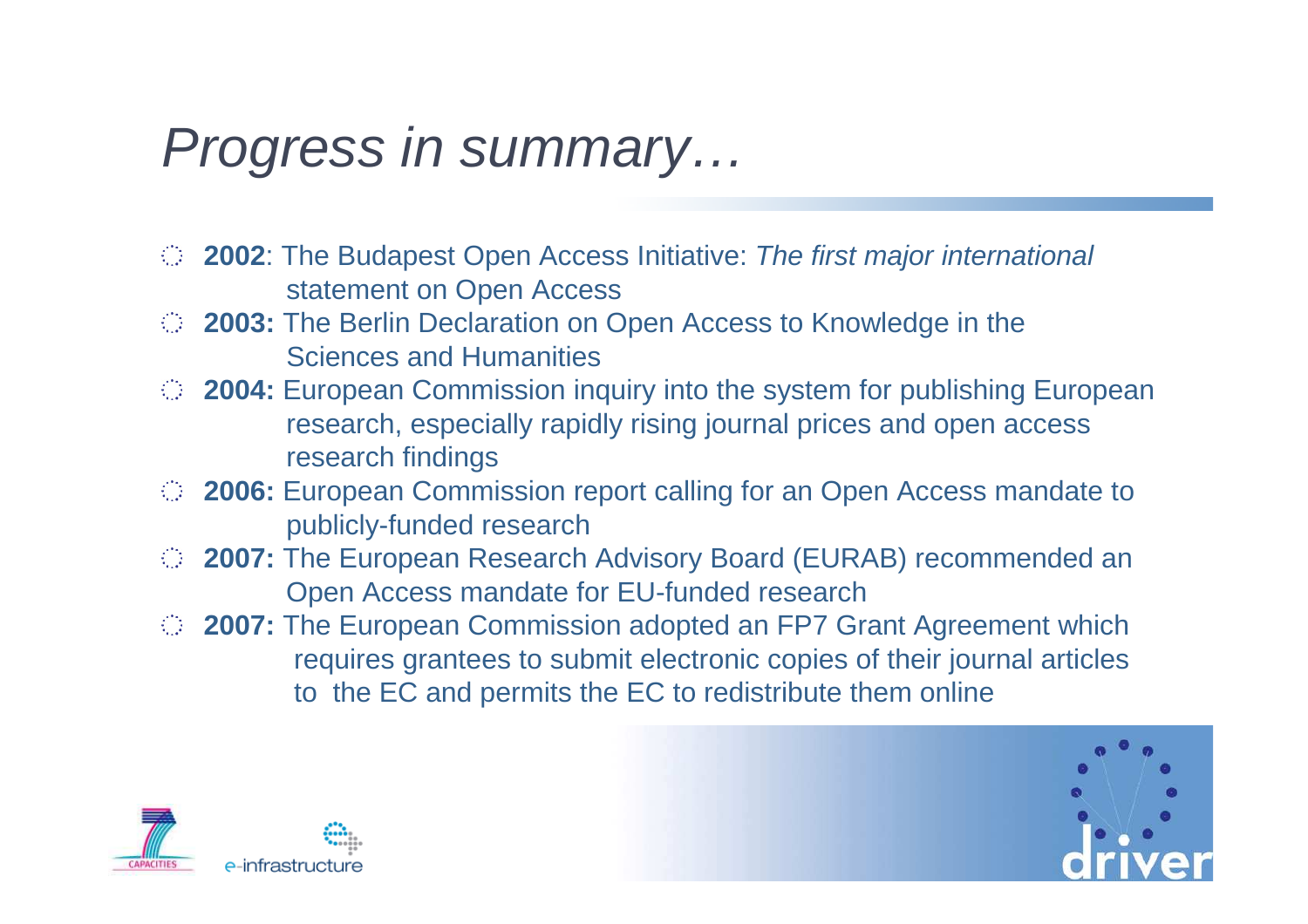# Berlin Declaration in Support of Open

#### Access (http://www.zim.mpg.de/openaccess-berlin/berlindeclaration.html)

### 22 October 2003

- 'Our mission of disseminating knowledge is only half complete if the information is not made widely and readily available to society.'
- Signatories should promote open access by-99
	- encouraging researchers/grant recipients to publish in open access.
	- – encouraging the holders of cultural heritage to support open access by providing their resources on the Internet.
	- developing means to evaluate open access contributions and onlinejournals in order to maintain the standards of quality assurance and good scientific practice.
	- advocating that open access publication be recognized in promotion and tenure evaluation.



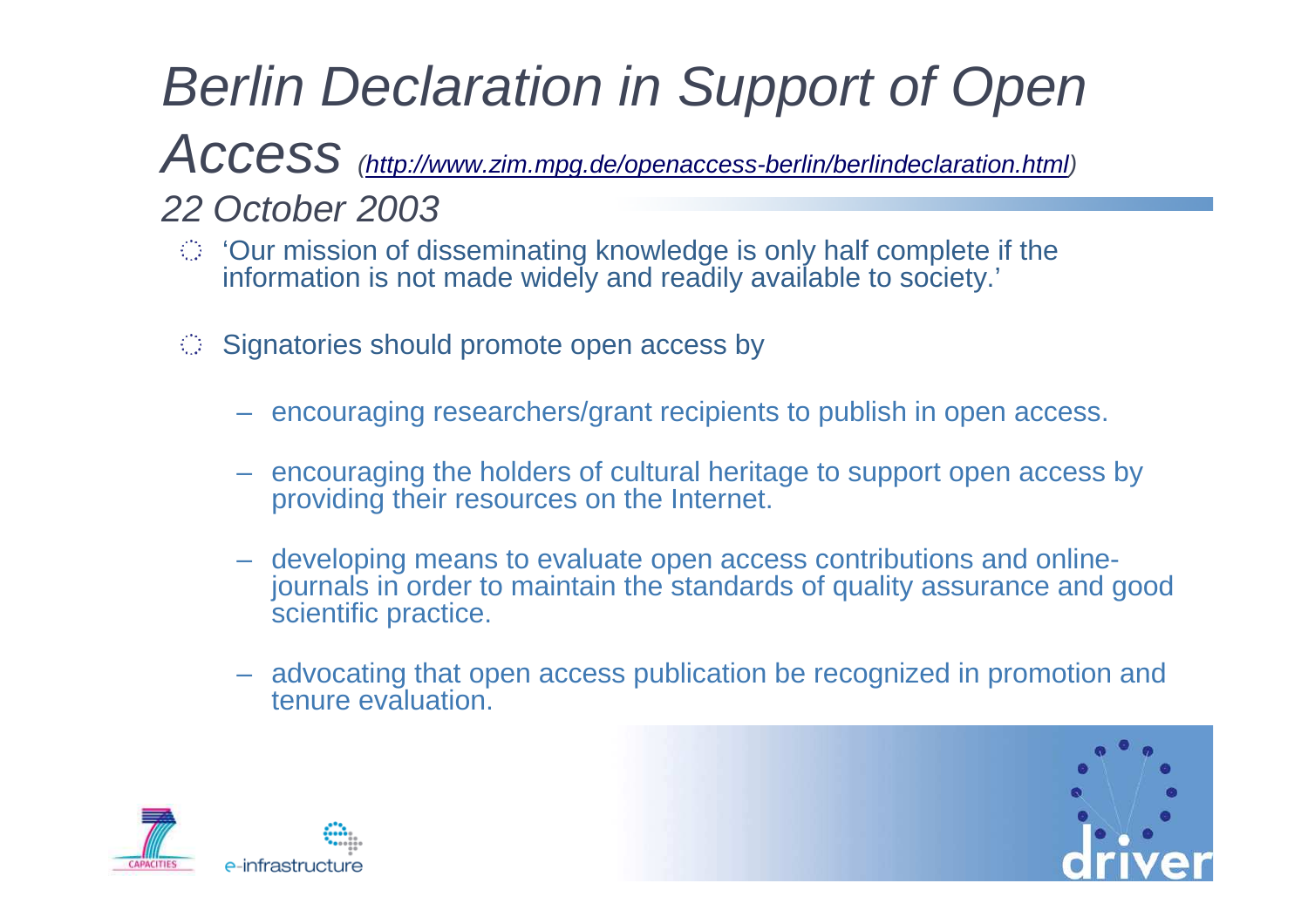## Open Access

does not affect peer-review

- helps guard against plagiarism
- not proposed as a replacement for normal publication process
- is a working, practical system that is already in place



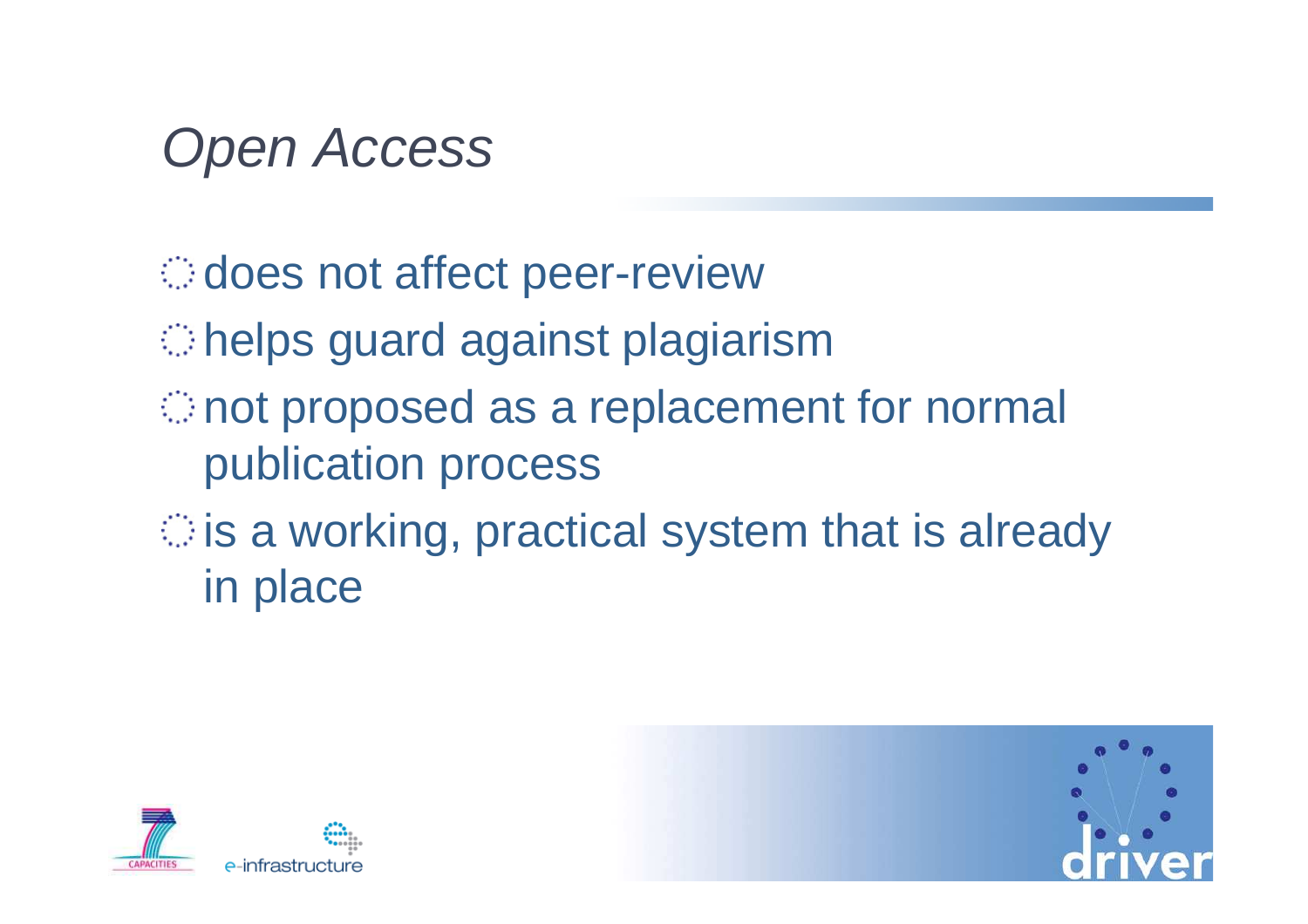## Institutional Repository

A digital place to store the intellectual output of a research institution

- Broadly, aims are:
	- $\mathcal{L}_{\mathcal{A}}$  storage and preservation of institutional digital assets, including unpublished or otherwise easily lost research material (e.g. theses)
	- global, *free* visibility for an institution's scholarly research through Open Access
- Interesting study on the Citation Impact of Open Access Articles: http://citebase.eprints.org/isi\_study



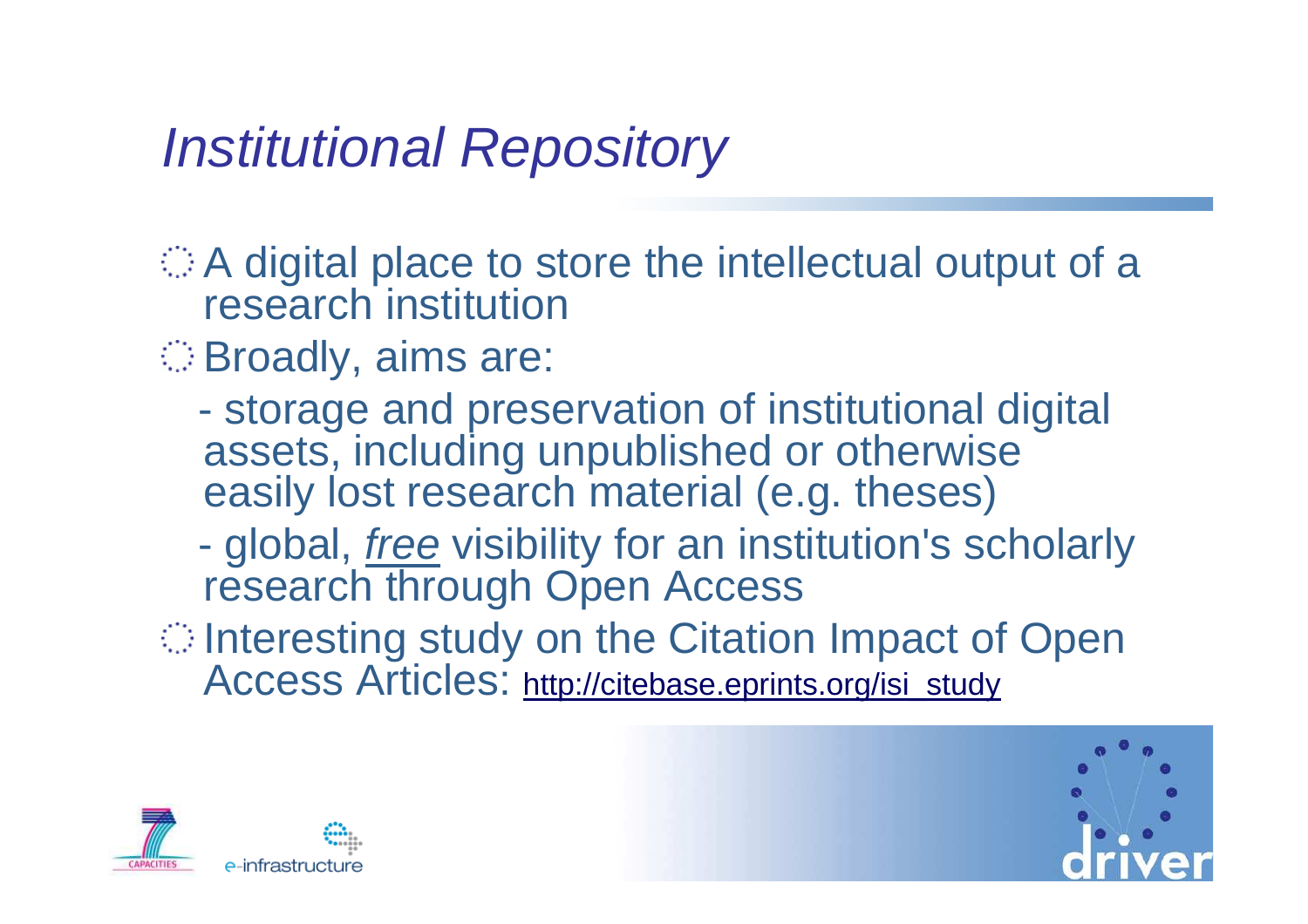## Benefits for…

### **…the researcher**

- Provide a central archive of their work
- Improved discovery and retrieval
- $\mathcal{L}_{\mathcal{A}}$  , and the set of the set of the set of the set of the set of the set of the set of the set of the set of the set of the set of the set of the set of the set of the set of the set of the set of the set of th Increase the dissemination and impact of their research

### **…the institution**

- Incraasas visihi Increases visibility and prestige to funding bodies and the global research community
- Can help attract new staff and students.
- Can act as an aid in research assessment exercises

### **…society**

Allows access to research findings



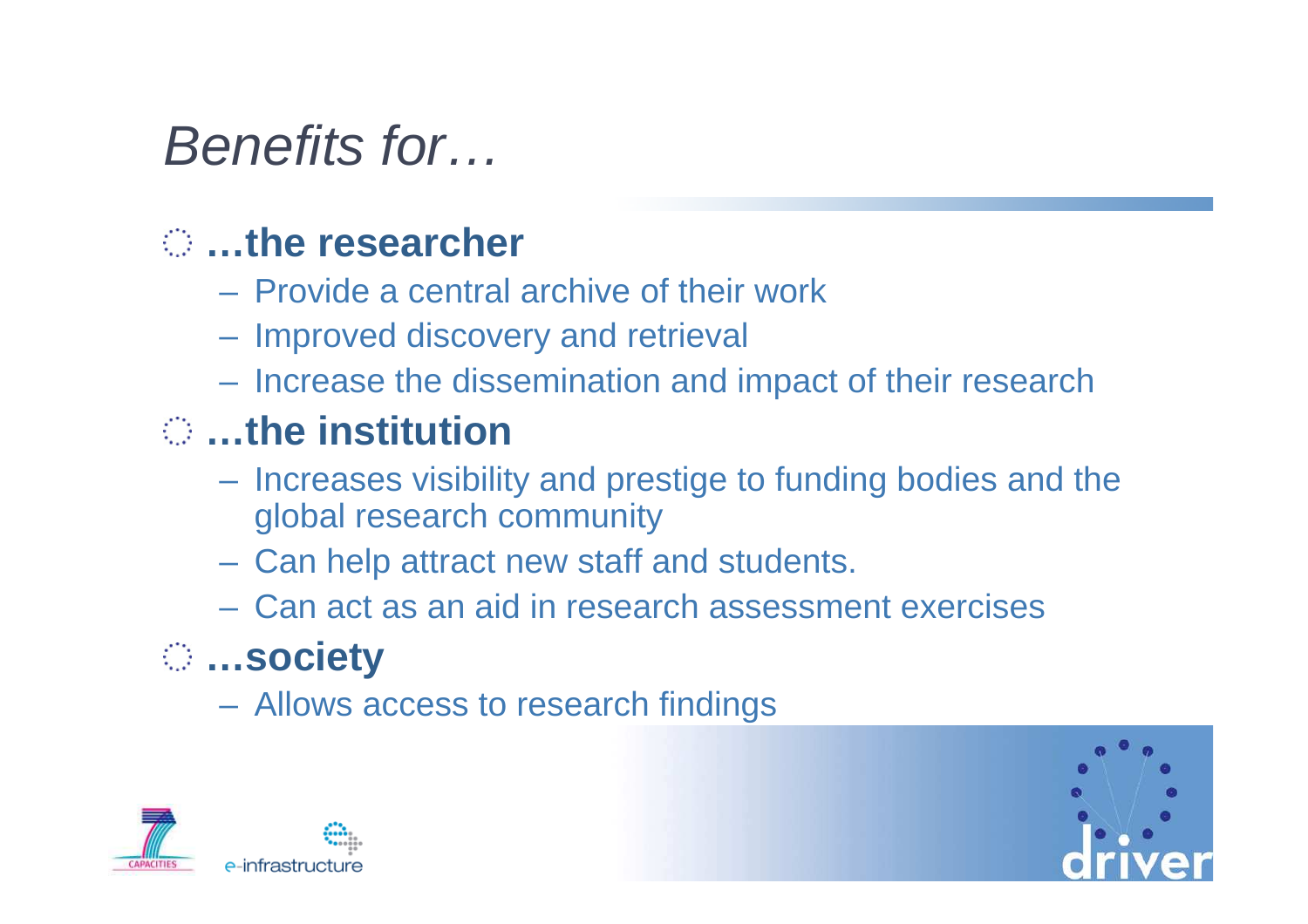## Publication and deposition

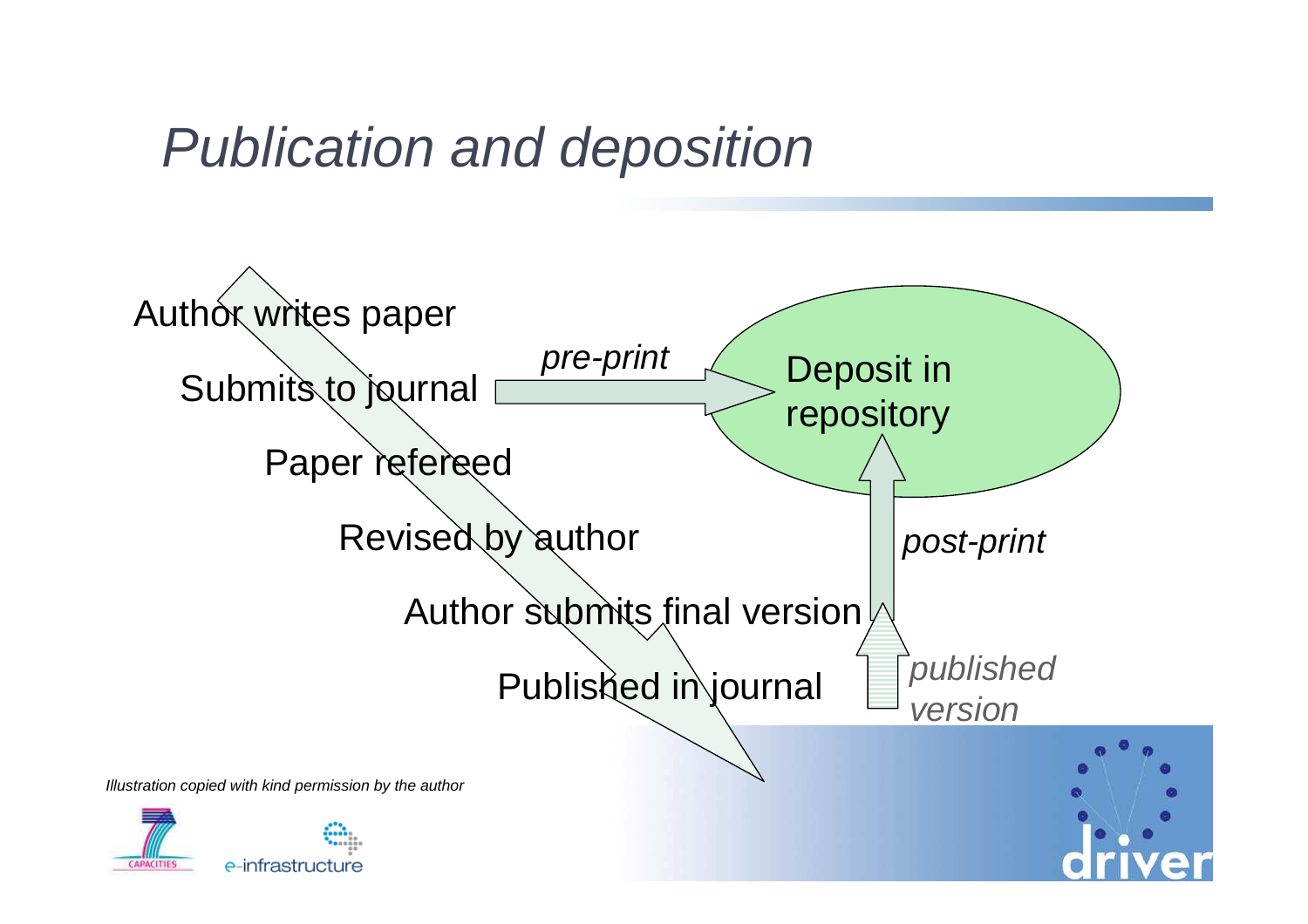Two routes to open access

by depositing a copy of an article in an open access repository

by publishing in an Open Access journal: journals will not charge subscriptions or fees and look to other sources to fund peer-review and publication (e.g. publication charges)



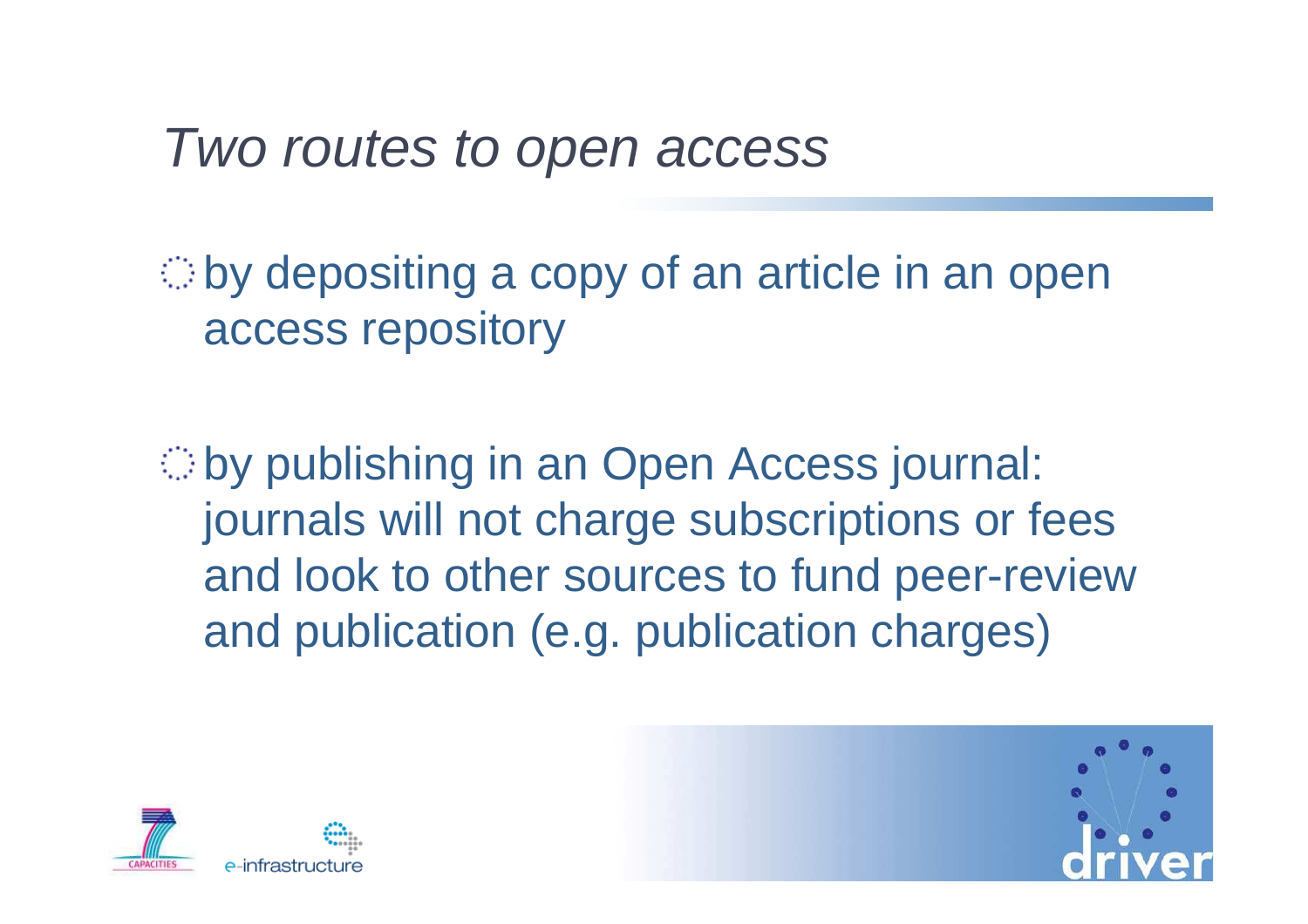## Institutional Repositories

Promoting self archiving:

- –Set up and maintain institutional repository
- **Hart Communication**  Advocate Open Access and help researchers deposit their research papers
- **Hart Communist Communist** Implement open access policies



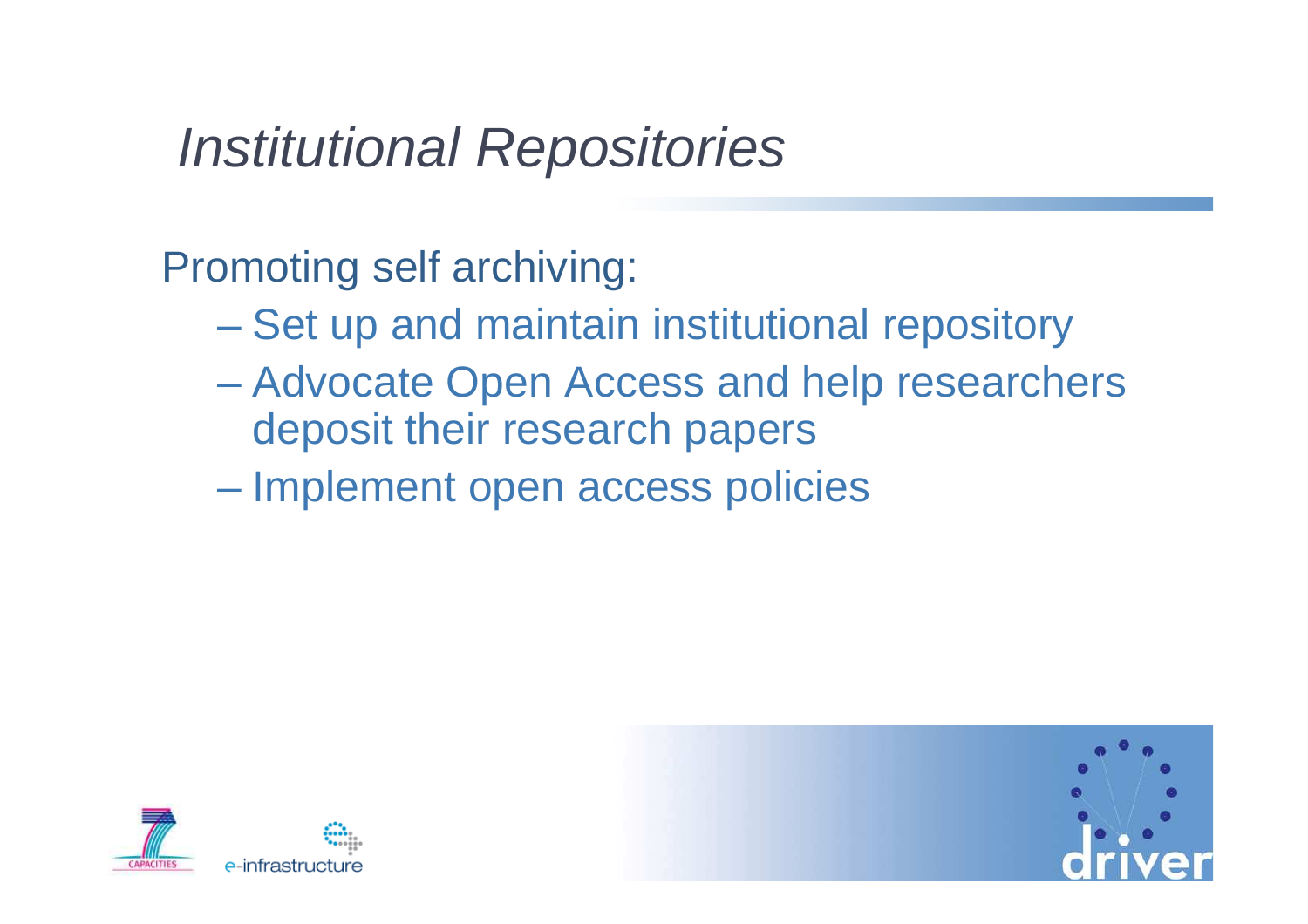## Open Access journals

Directory of Open Access Journals:http://www.doaj.org/

"This service covers free, full text, quality controlled scientific and scholarly journals. We aim to cover all subjects and languages. There are now **4335** journals in the directory. Currently **1643** journals are searchable at article level. As of today **309009** articles are included in the DOAJ service." (September 2009)



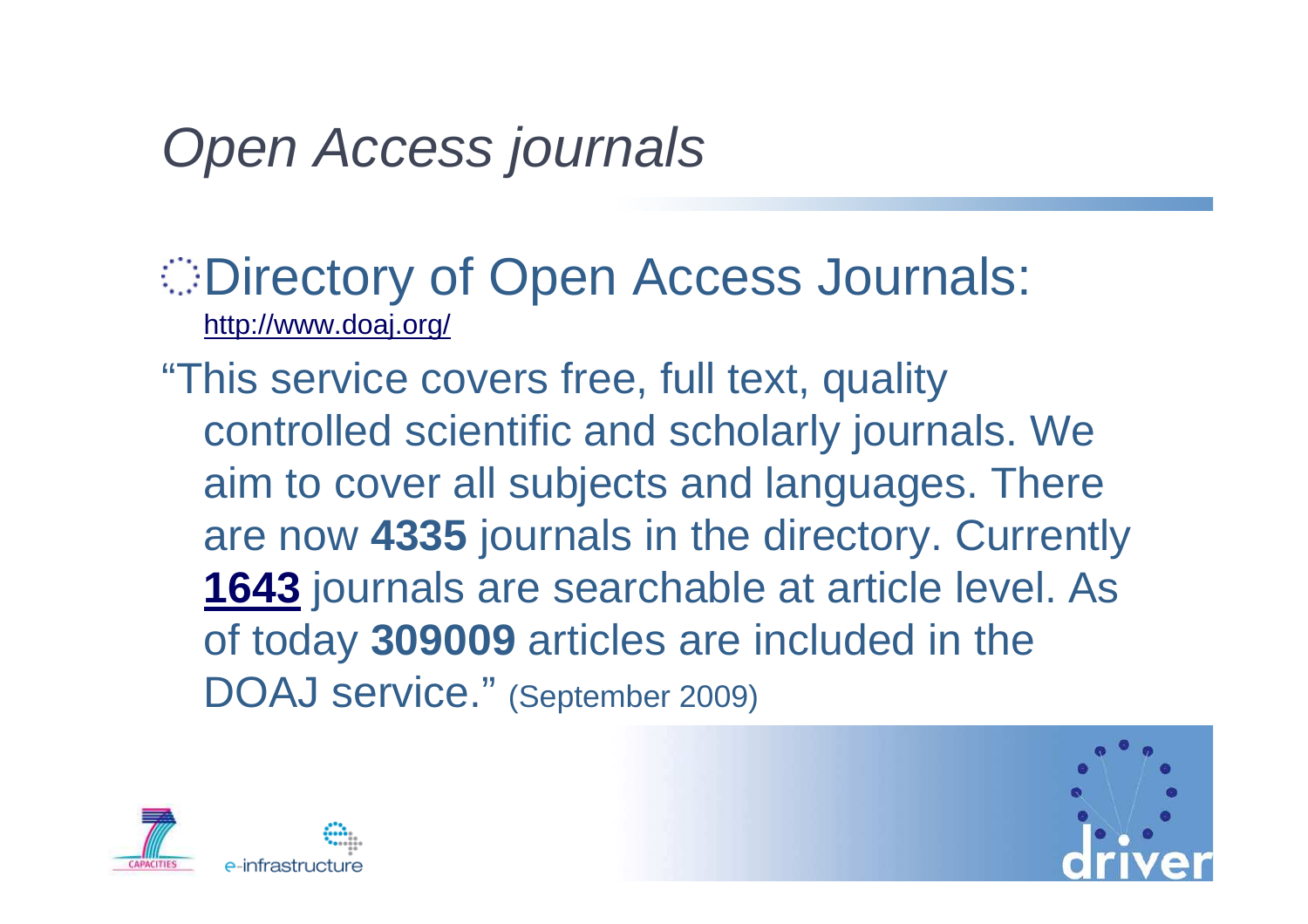## Institutional Repositories

OpenDOAR (Directory of Open Access Repositories)www.opendoar.org

- An authoritative directory of academic open access repositories
- List of 1500 repositories
	- Czech Republic: 4
	- **Digital Library of the University of Pardubice** (https://dspace.upce.cz/)

- **Vysoká škola bá**<sup>ň</sup>**ská-Technická univerzita Ostrava (VŠB Technical University of Ostrava)** (http://dspace.vsb.cz/)

**- INFORM Conference Proceedings** (http://database.aipberoun.cz/aip\_standalone/engine/aip\_inforum.cg4?MainPage==../wt\_inforum/inforum\_en\_combined.htm)

- **INFORUM 2006 – Proceedings**

(http://www.inforum.cz/archiv/inforum2006/english/sbornik.php.htm)

- Can be used to search across content in all listed repositories
- Gives information on repository polices (copyright, re-used of material, preservation, etc.)
- Institutional mandates: http://www.eprints.org/openaccess/policysignup/



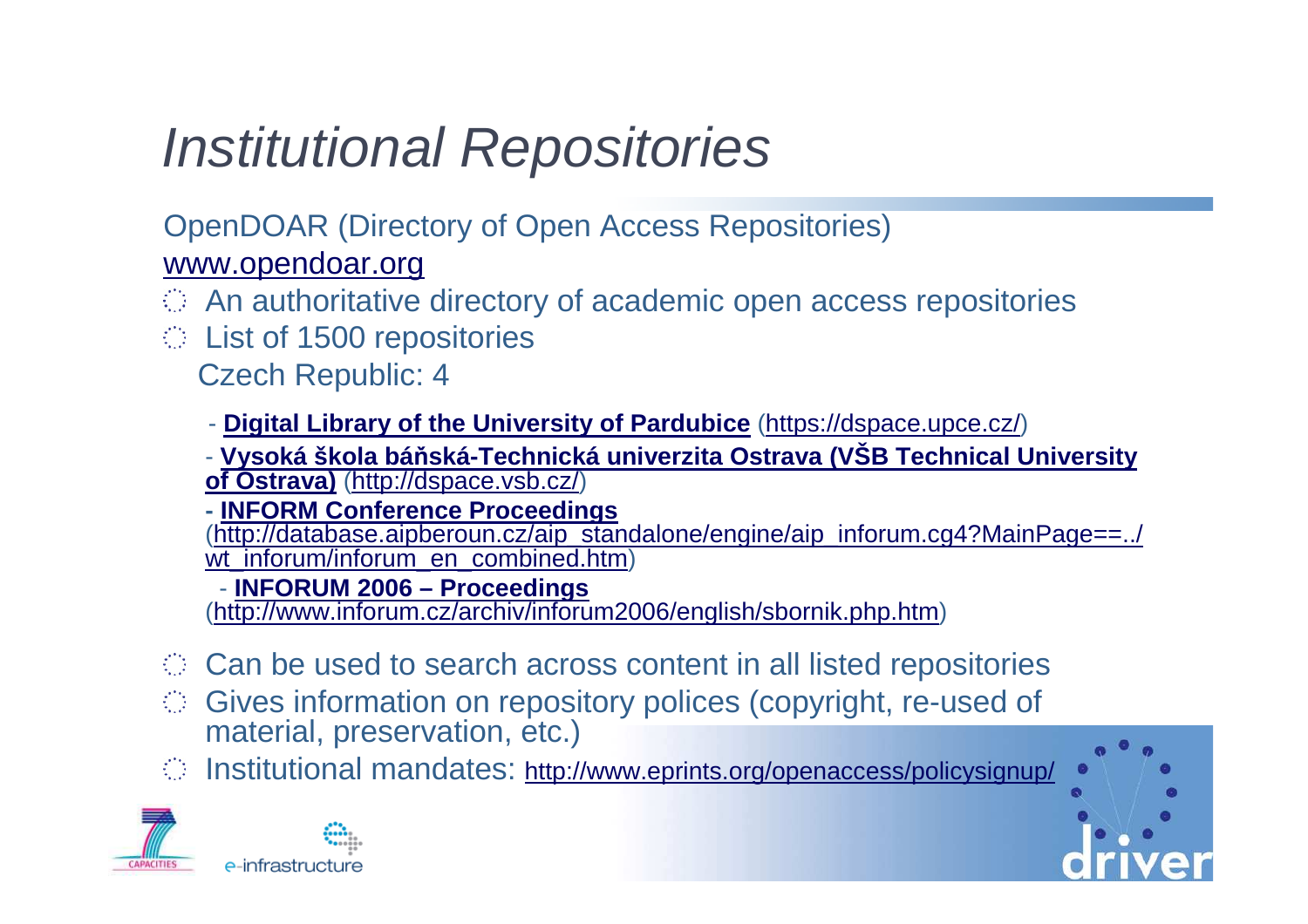## Developments in Europe

- SHERPA (www.sherpa.ac.uk)
- $\bigcirc$  NARCIS (www.narcis.info/index/tab/publication/)
- **HAL** (hal.archives-ouvertes.fr)
- **EC** funded OA projects

(DRIVER - www.driver-community.eu)

- Number of conferences discussing OA
- Subject repositories
	- arXiv 556 387 e-n arXiv - 556,387 e-prints in Physics, Mathematics, Computer Science, Quantitative Biology, Quantitative Finance and Statistics <u>(http://arxiv.org/)</u> (September 2009)
	- UKPMC over 950,000 full-text articles (<mark>http://ukpmc.ac.uk/)</mark> (September 2009)



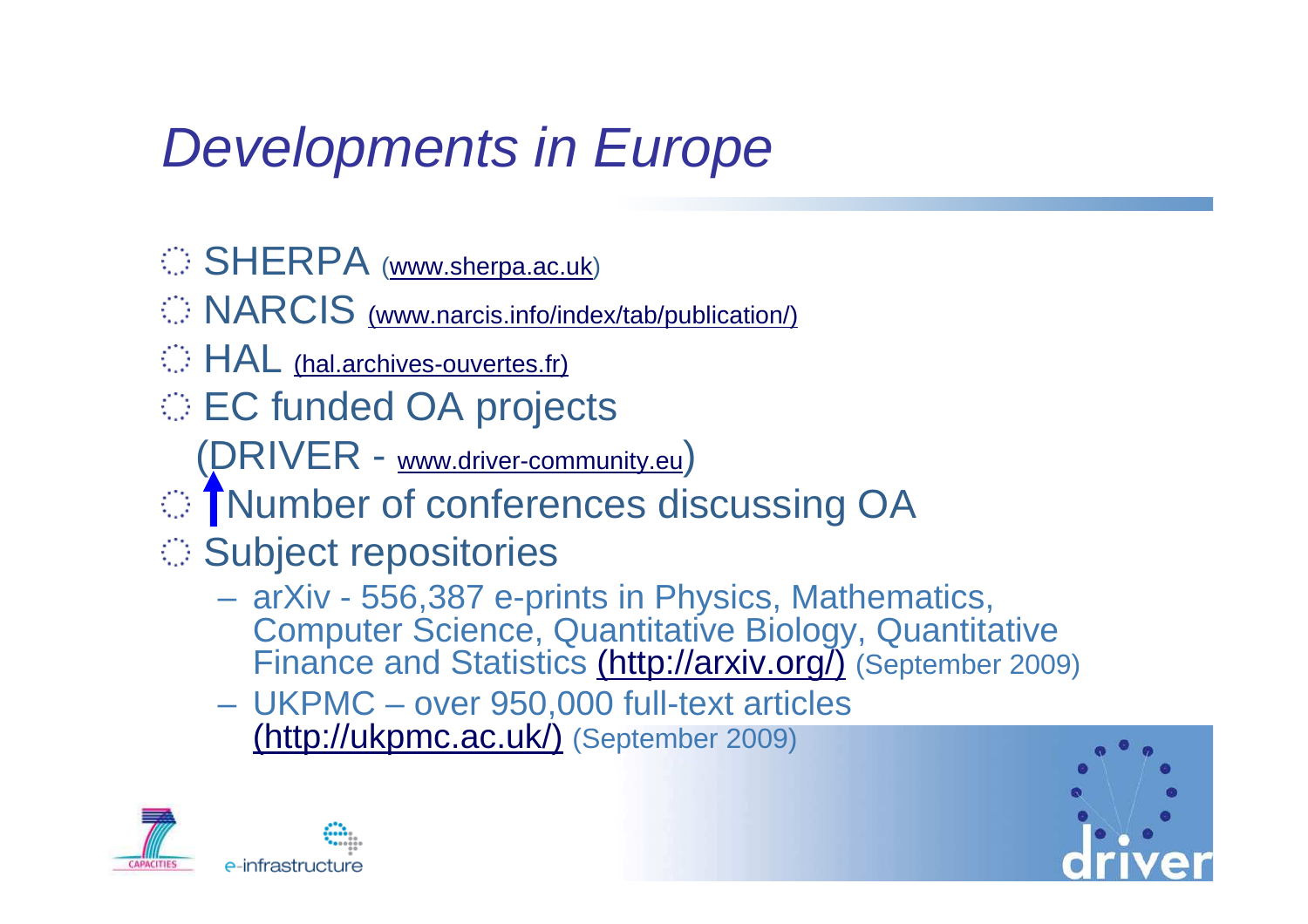## DART Europe – E Thesis portal

#### www.dart-europe.eu/

- $\degree$  "a partnership of research libraries and library consortia who are working together to improve global access to European research theses"
- DART-Europe is endorsed by <u>LIBER</u> (Ligue des Bibliothèques<br>Européennes de Peeberebe), and it is the Europeen Werking Européennes de Recherche), and it is the European Working Group of the Networked Digital Library of Theses and Dissertations (NDLTD).
- info@dart-europe.eu
- For more details about contributing metadata to the DART-Europe E-theses Portal, visit:

http://www.dart-europe.eu/contributors



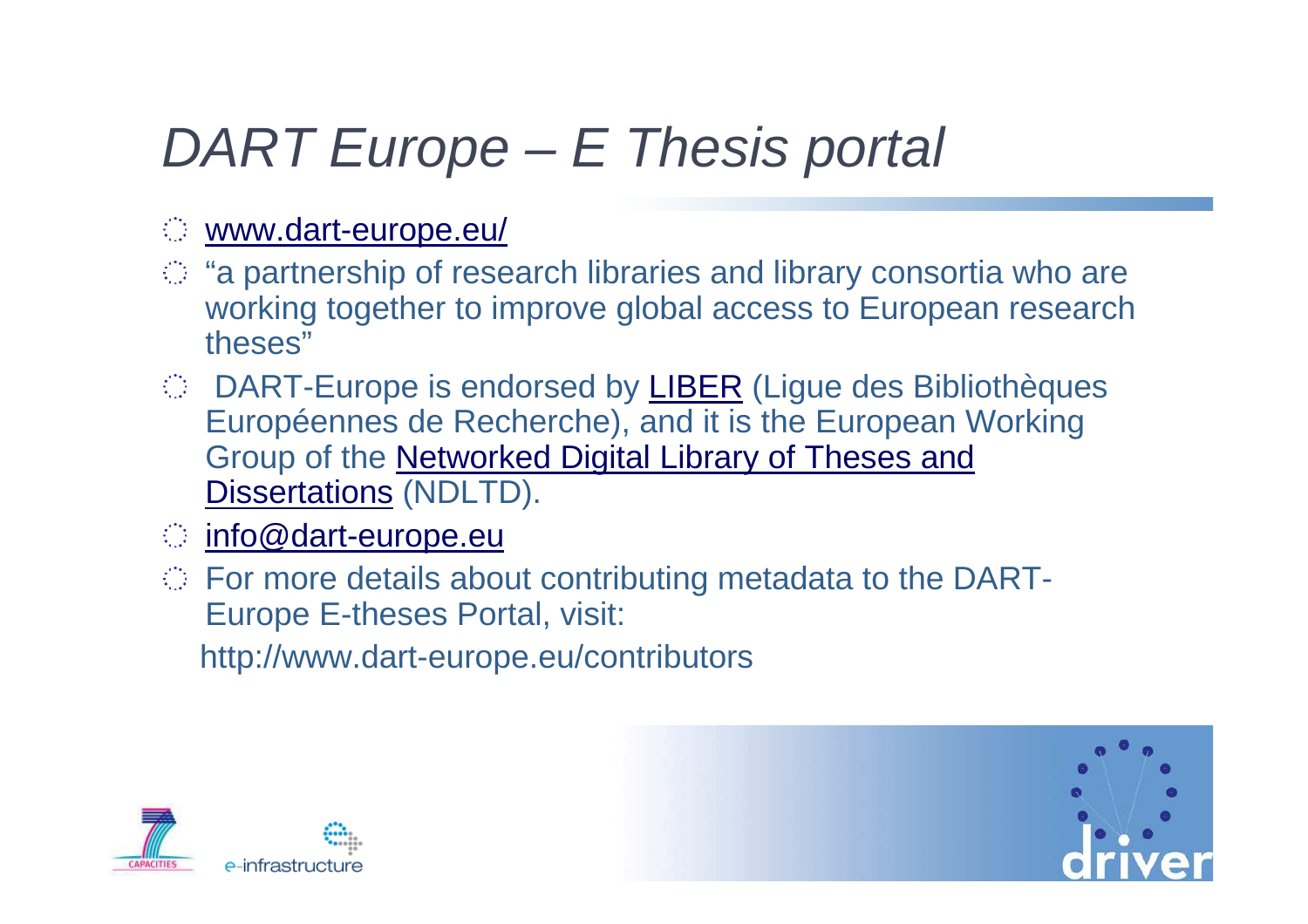## Examples of funding bodies in support of OA policies (**www.sherpa.ac.uk/juliet/)**

#### **European Research Council**

Grant conditions require peer-reviewed research outputs to be made freely available to the public in full at the earliest possible date. These aims can be achieved either by archiving publications in an Open Access repository, or by publishing in an Open Access publication.

#### **Research Councils, UK**

 Six of the seven UK research Councils require deposit of papers in freely accessible electronic repositories.

#### **National Institutes of Health (NIH), US**

Grant recipients are required to deposit electronic copies of their peer-reviewed manuscripts into PubMed Central no later than 12 months after publication in a journal.

Approximately 80,000 papers each year could be made freely available as a result of the policy



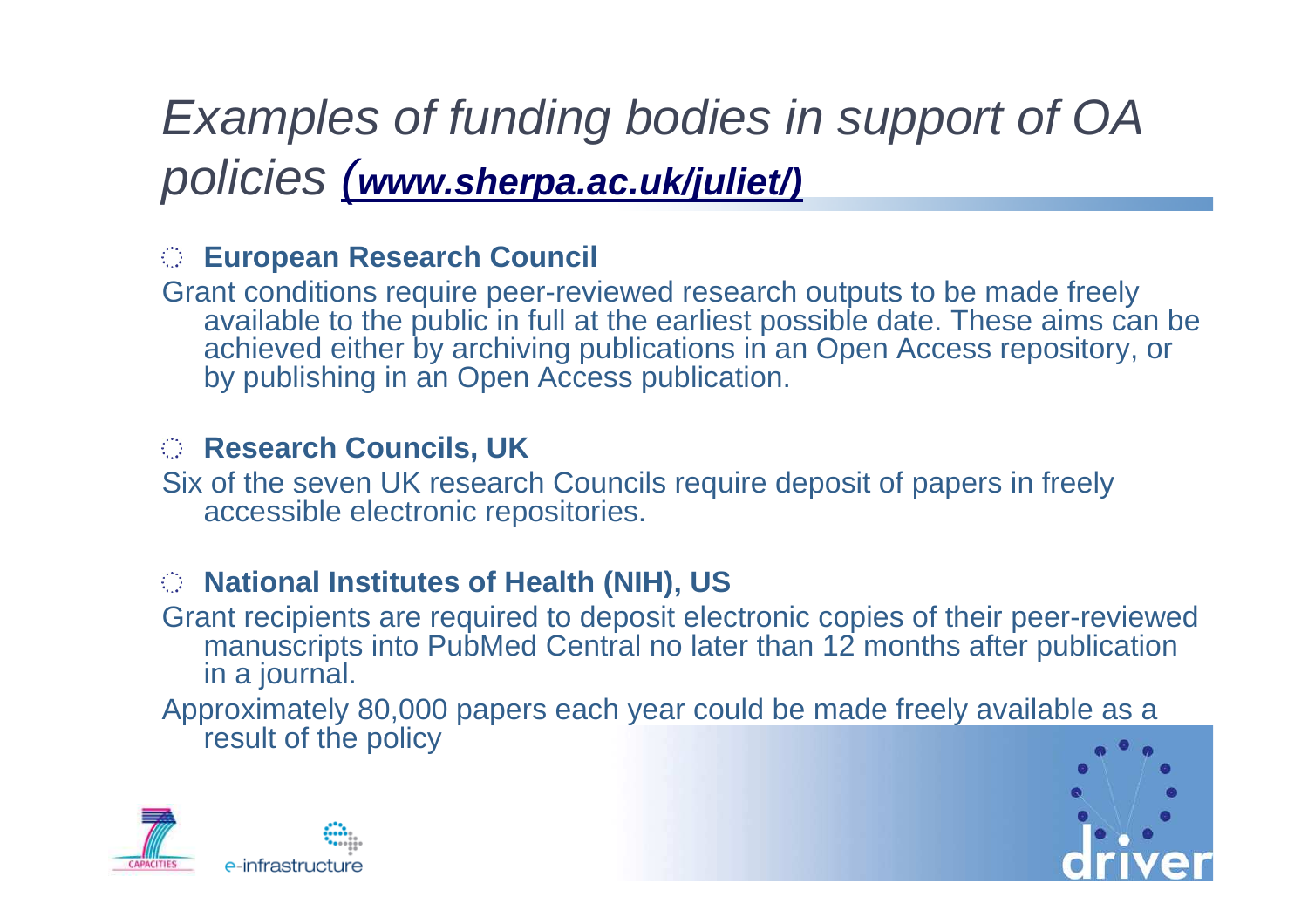## EUROPE

#### EUROHORCS (www.eurohorcs.org/)

- A study by the European Commission concludes that '…policies should make sure that the market is sufficiently competitive and 'dissemination-friendly'. In particular, they should address the need to:
	- enhance access to research output;
	- prevent strategic barriers to entry and to experimentation.

#### Recommendation A1. **Guarantee public access to publicly-funded researchshortly after publication**

- Research funding agencies … should promote and support the archiving of publications in open repositories, after a ... time period to be discussed with publishers. This archiving could become a condition for funding.
- The following actions could be taken at the European level: (i) Establish a European policy mandating published articles arising from EC funded research to be available after a given time period in open access archives, and (ii) Explore with Member States and with European research and academic associations whether and how such policies and open repositories could be implemented.



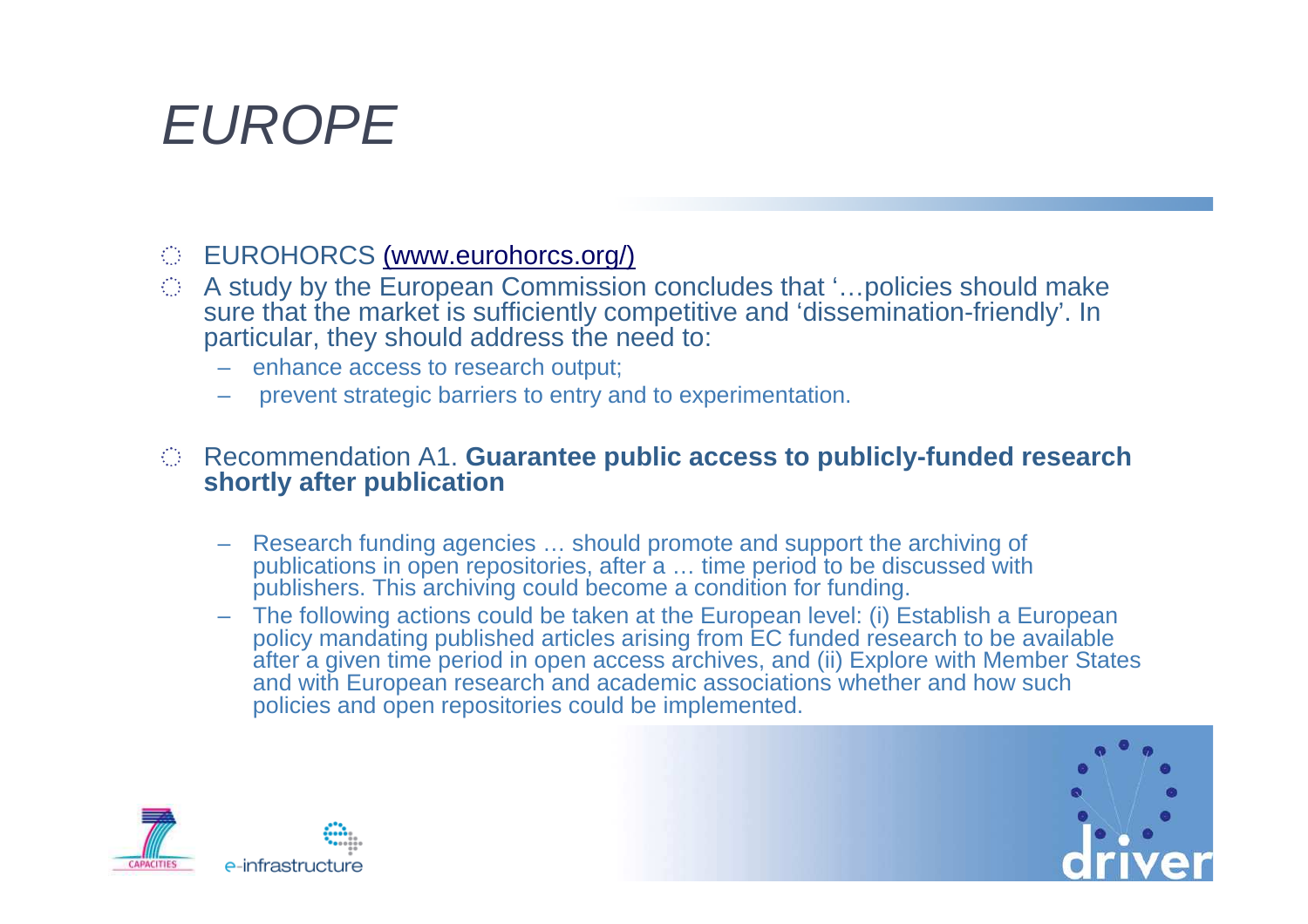## European Commission Study

 (http://europa.eu.int/comm/research/science-society/pdf/scientificpublication-study\_en.pdf)

- The EC hosted a conference on scholarly communication in Brussels in February 2007.
- Before the meeting a SPARC Europe-sponsored petition collected 22,000 signatories calling on the Commission to adopt the study's recommendations. (http://www.ec-petition.eu/)
- The conference was inconclusive, but the Commission has issued a'Communication' which includes:
	- A commitment to include open access publishing costs in EC grants
	- The promise of specific guidelines to be issued, within specific programmes, on the publication of articles
	- in open repositories.
	- Significant funding for repository infrastructure and digital preservation
	- Funding of research on publication business models and on the scientific publication



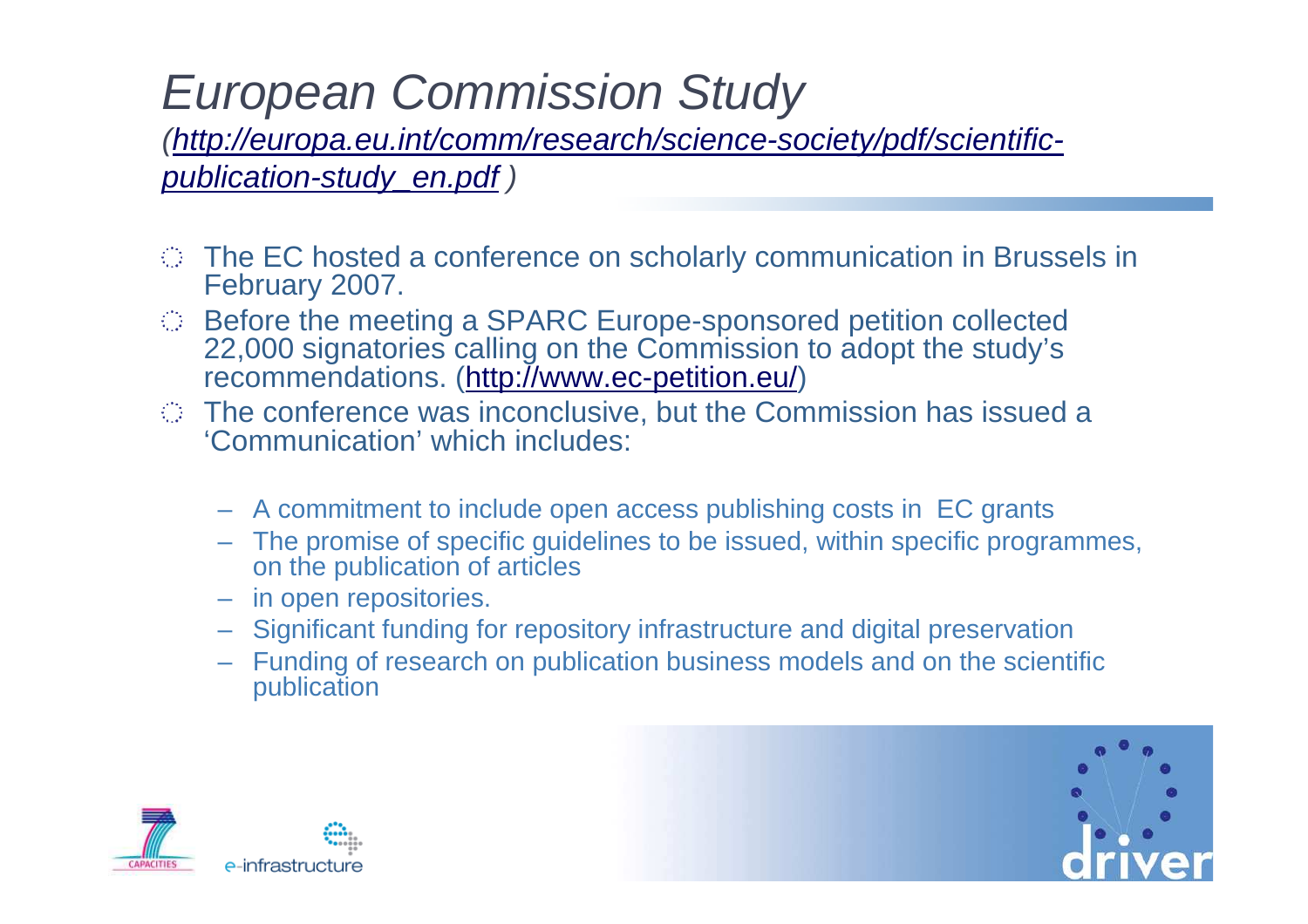## European University Association

http://www.eua.be/fileadmin/user\_upload/files/Policy\_Positions/Recommendations\_Open\_Access\_ado

pted by the EUA Council on 26th of March 2008 final.pdf

Recommendations for University Leadership

- Universities should develop institutional policies…
- The basic approach …should be the creation of an institutional repository or participation in a shared repository..
- **University institutional policies should require that their researchers deposit (self-archive) their scientific publications in their institutional repository upon acceptance for publication.**
- $\odot$  ...It should be the responsibility of the university to inform their faculty researchers about IPR and copyright management…
- University institutional policies should explore also how resources could be found and made available to researchers for author fees to support the emerging "author pays model" of open access.



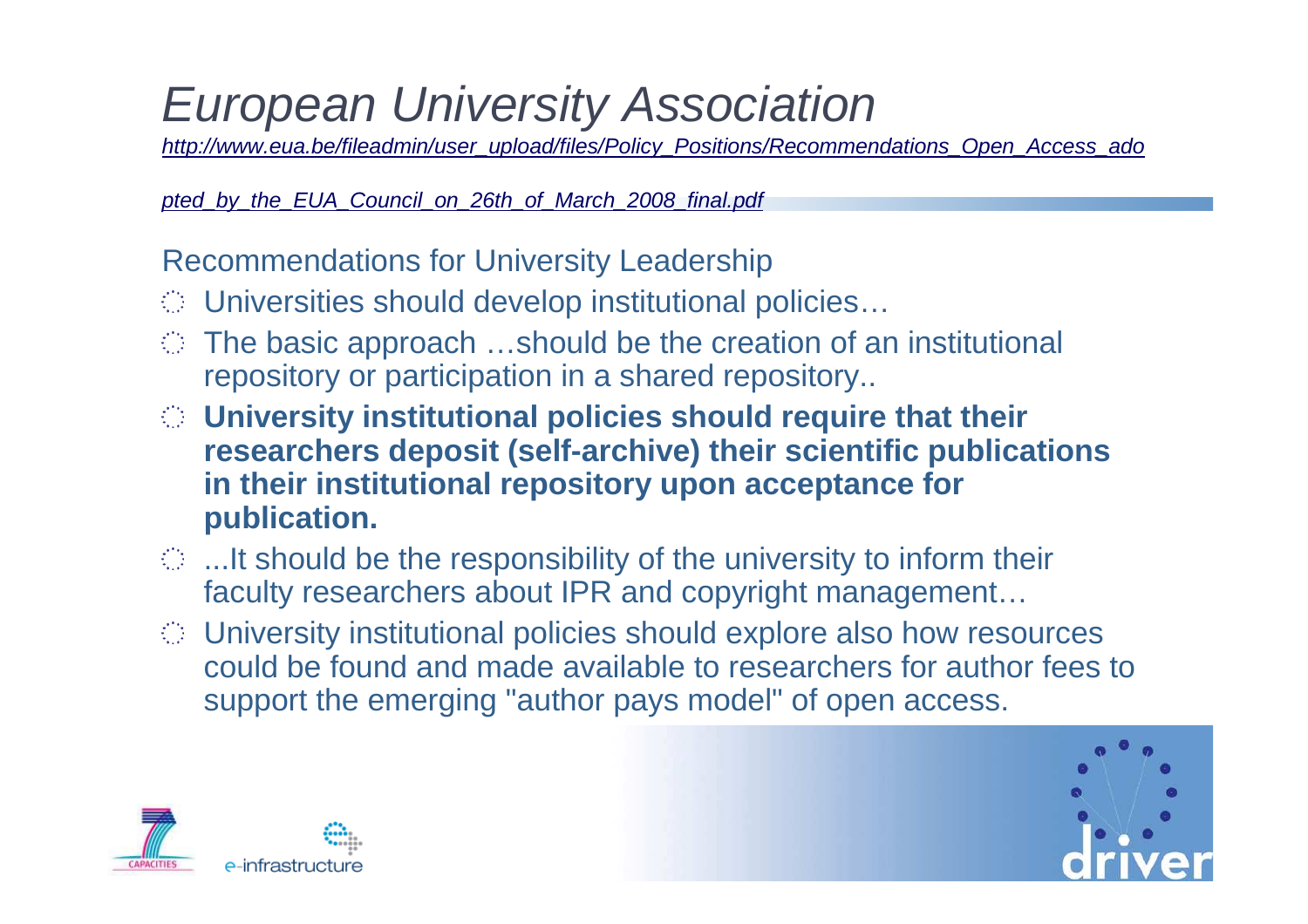# Proportion of Repositories by Continent

(September 2009)

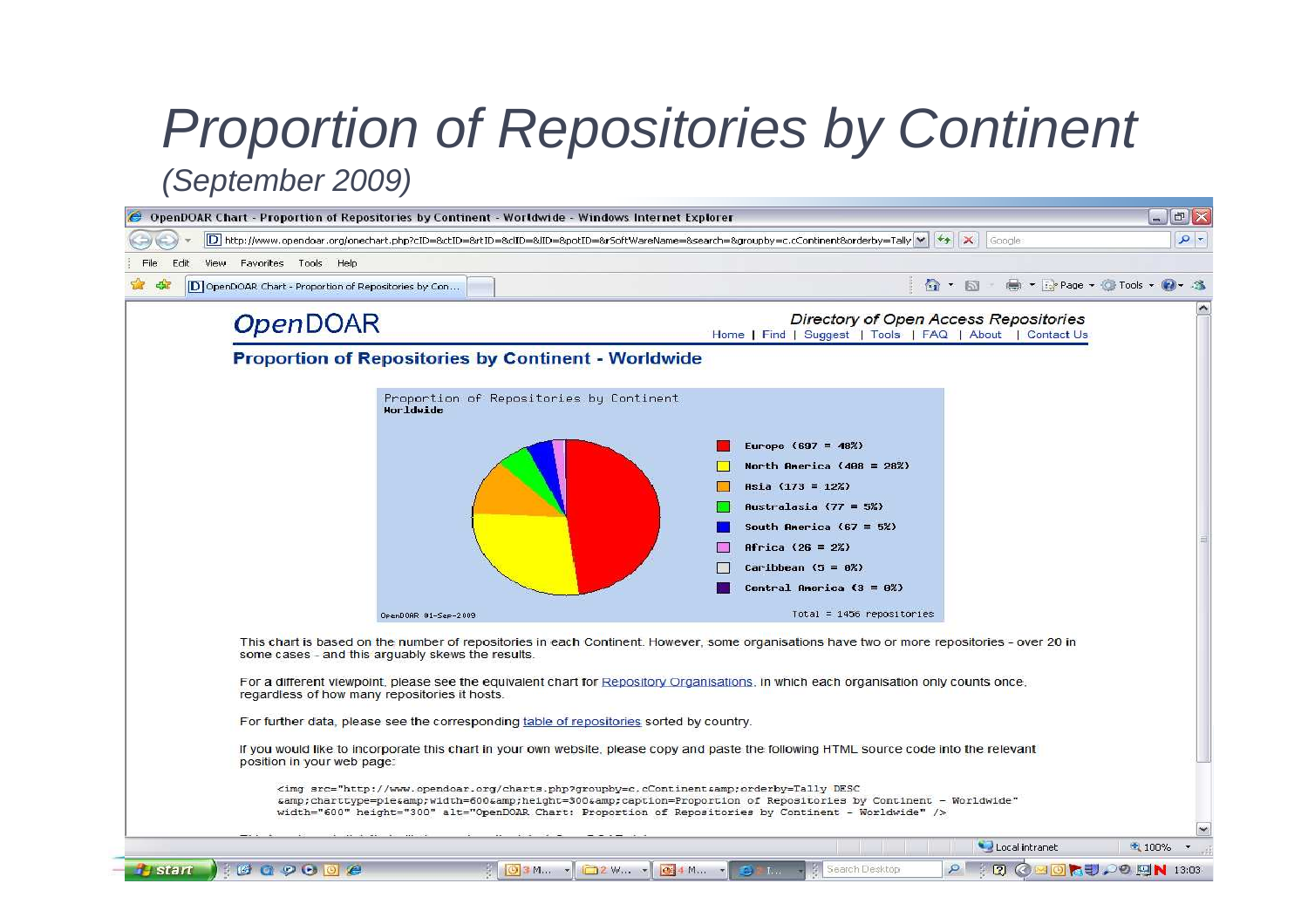## DRIVER**ODRIVER Vision:**

### All research institutions in Europe and worldwide make their research publications openly accessible through institutional repositories



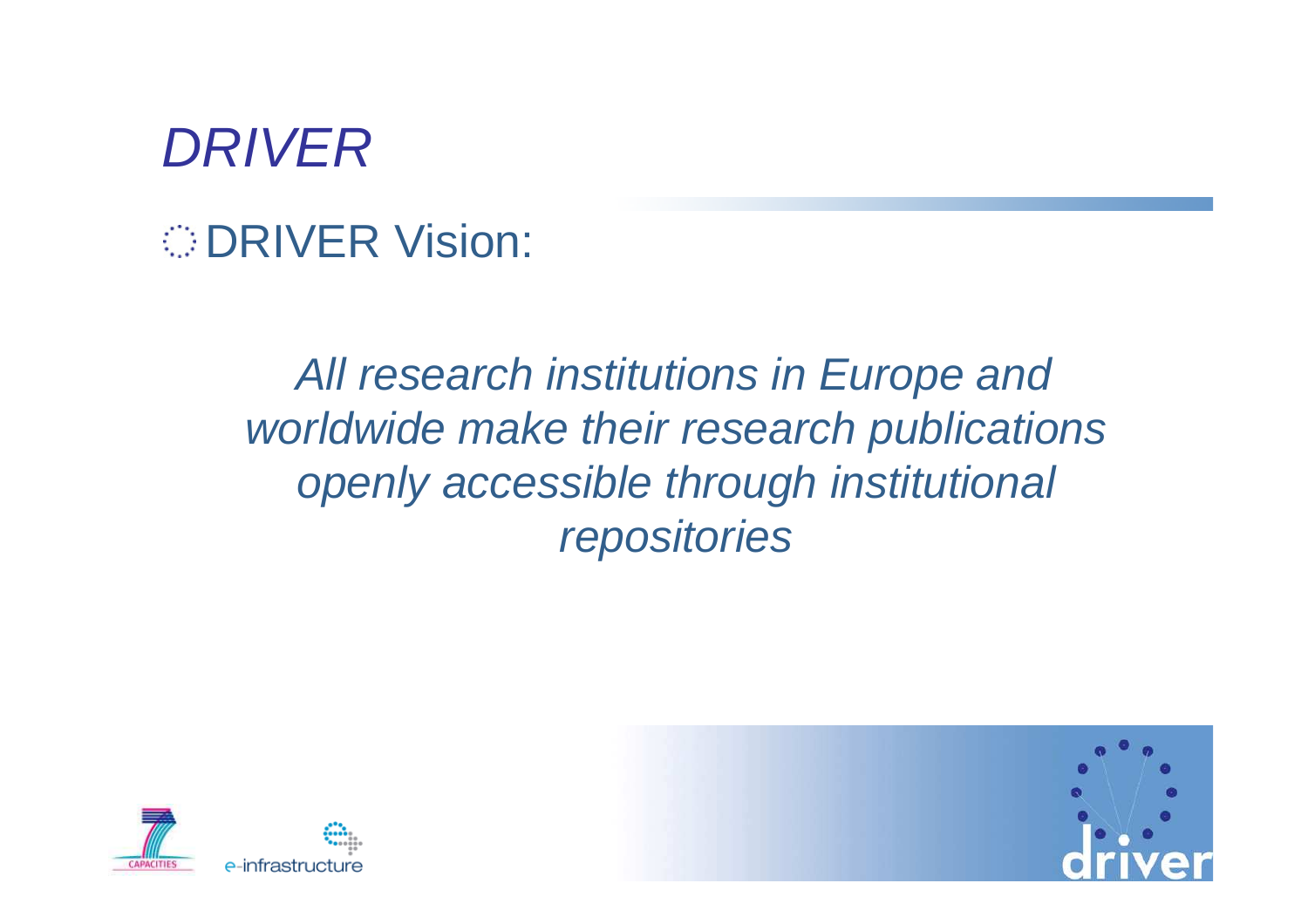## DRIVER - Background

- Duration: 24 months
- $\vdots$  Budget:  $\in$  2.7m
- Timeplan: 12/'07 -11/'09
- **Main Deliverables:** 
	- Digital Repository **Infrastructure**
	- European Digital Repository **Confederation**
	- Funded by the European Commission, "Research Infrastructure" Unit, FP 7

- Consortium Partners
	- National and Kapodistrian University of Athens (GR)
	- Bielefeld University (GE)
	- Consiglio Nazionale Delle Ricerche (IT)
	- STICHTING SURF (NL)
	- SHERPA, University of Nottingham (UK)
	- UKOLN, University of Bath (UK)
	- Uniwesytet Warszawski (PO)
	- Universiteit Gent (BE)
	- Goettingen University(GE)
	- Danish Technical University (DK)
	- Universidade do Minho (PT)
	- Narodna in Univerzitetna Knijznica (SLO)



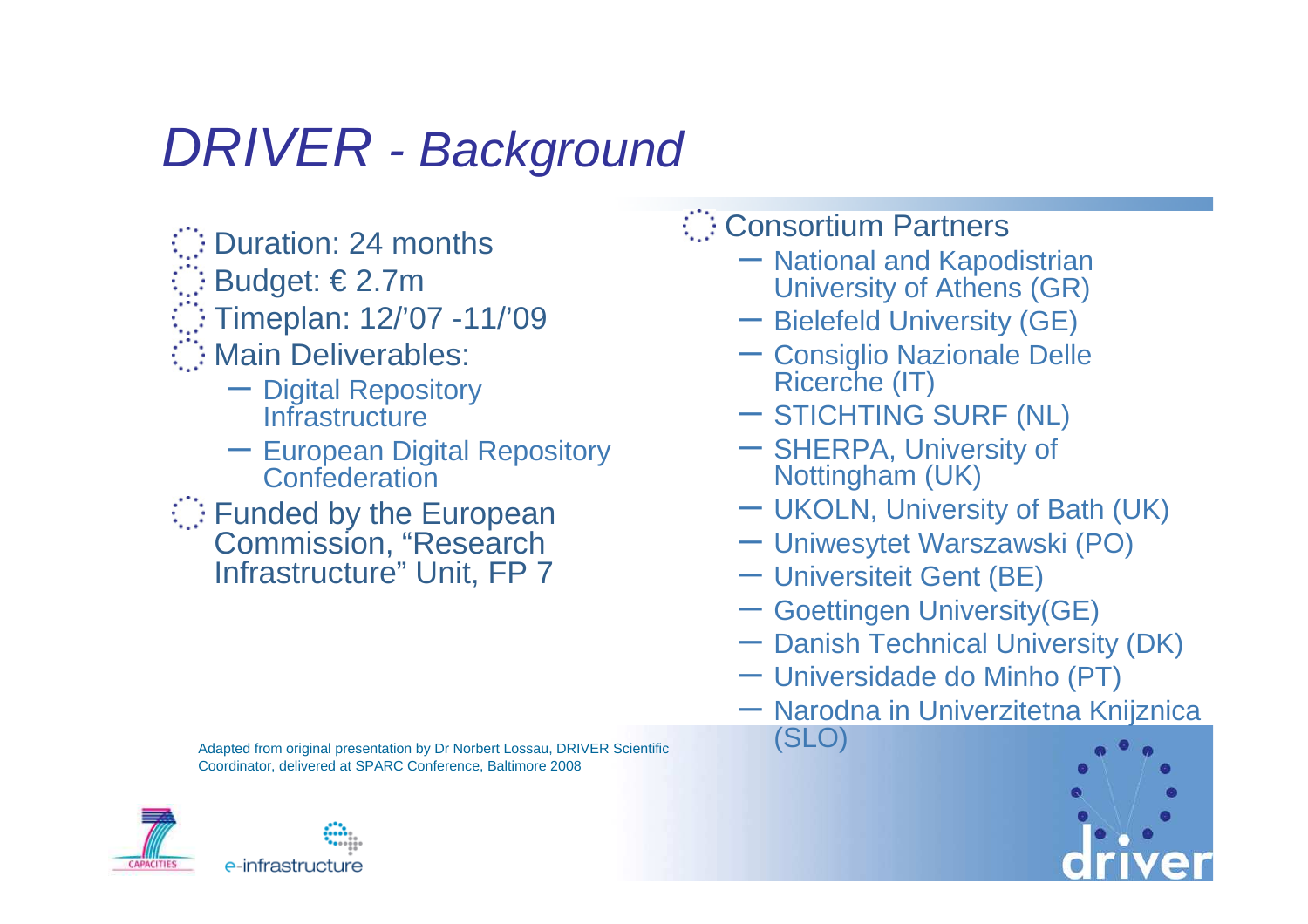## DRIVER & Open Access Movement

Free and unrestricted access to sciences and human knowledge representation worldwide(Berlin Declaration, October 2003)

Needs a global, interoperable, trusted, longterm repository infrastructure $\bigcirc$  DRIVER has built the nucleus of this infrastructure



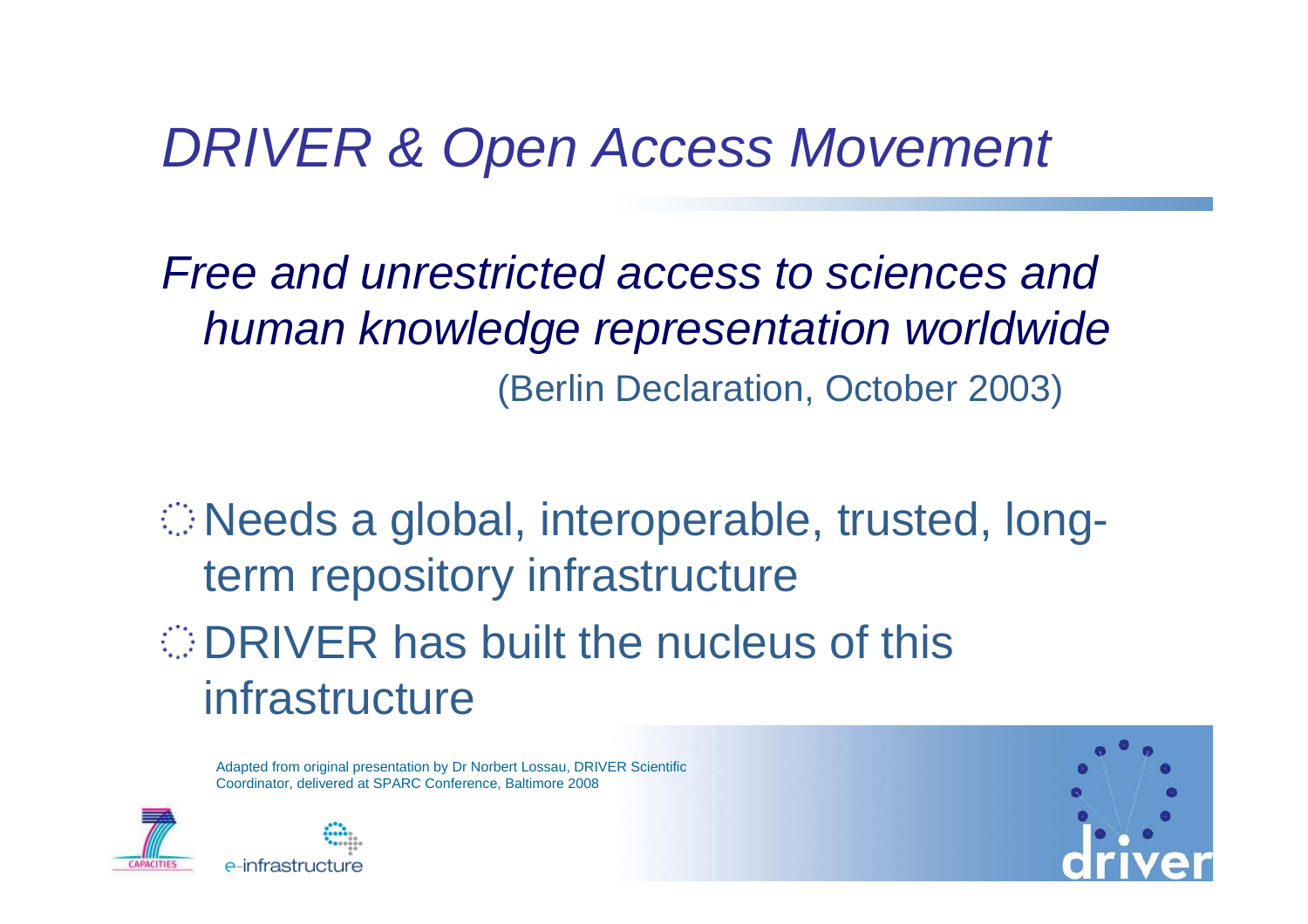## DRIVER Confederation

- Organisation of Digital Repository Infrastructure Providers: A Confederation of Repository Communities
- Initial focus on Europe, but with international alliances from the beginning
- $\heartsuit$  Members and strategic partners invited:
	- European and international repository communities
	- Subject based communities
	- Repository system providers
	- Service providers
	- Political, research, funding organisations



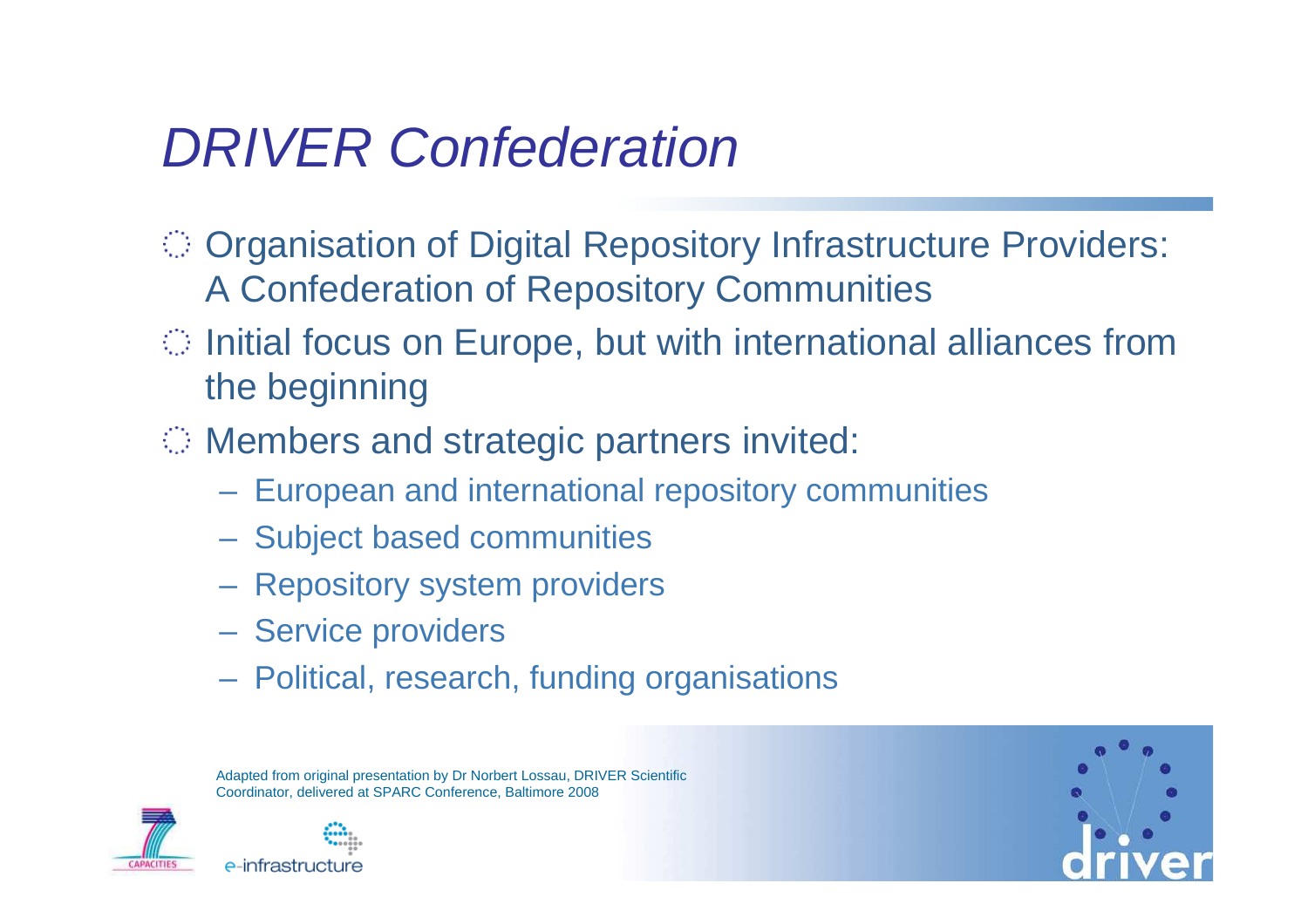## DRIVER Confederation Objectives

- Implementation of Open Access!
- Formal establishment of an (European) digital repository community; maximise visibility of national repository activities and research output
- Partner for (European) organisations such as EUA, EuroHORCs and others
- ◯ Support national political and organisational repository developments



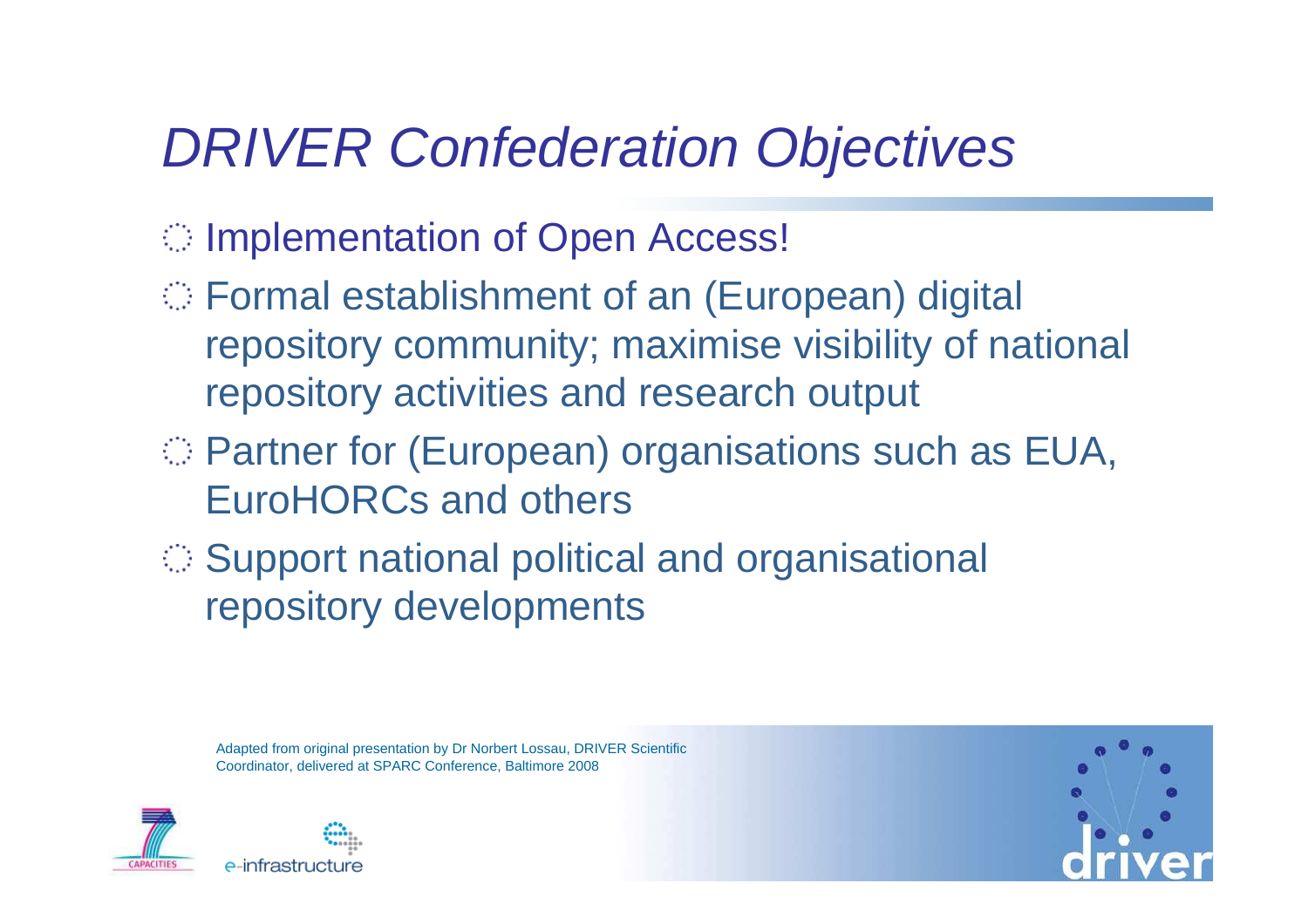How does DRIVER relate to international repository communities?

DRIVER liaises with institutions and initiatives from majority of European countries and also the U.S., Canada, Latin America, China, Japan, India and **Africa** 

DRIVER has signed MoUs with SPARC Europe, LIBER, eIFL, Recolecta Spain, OA-Netzwerk Germany, DRF Japan and Eurodoc



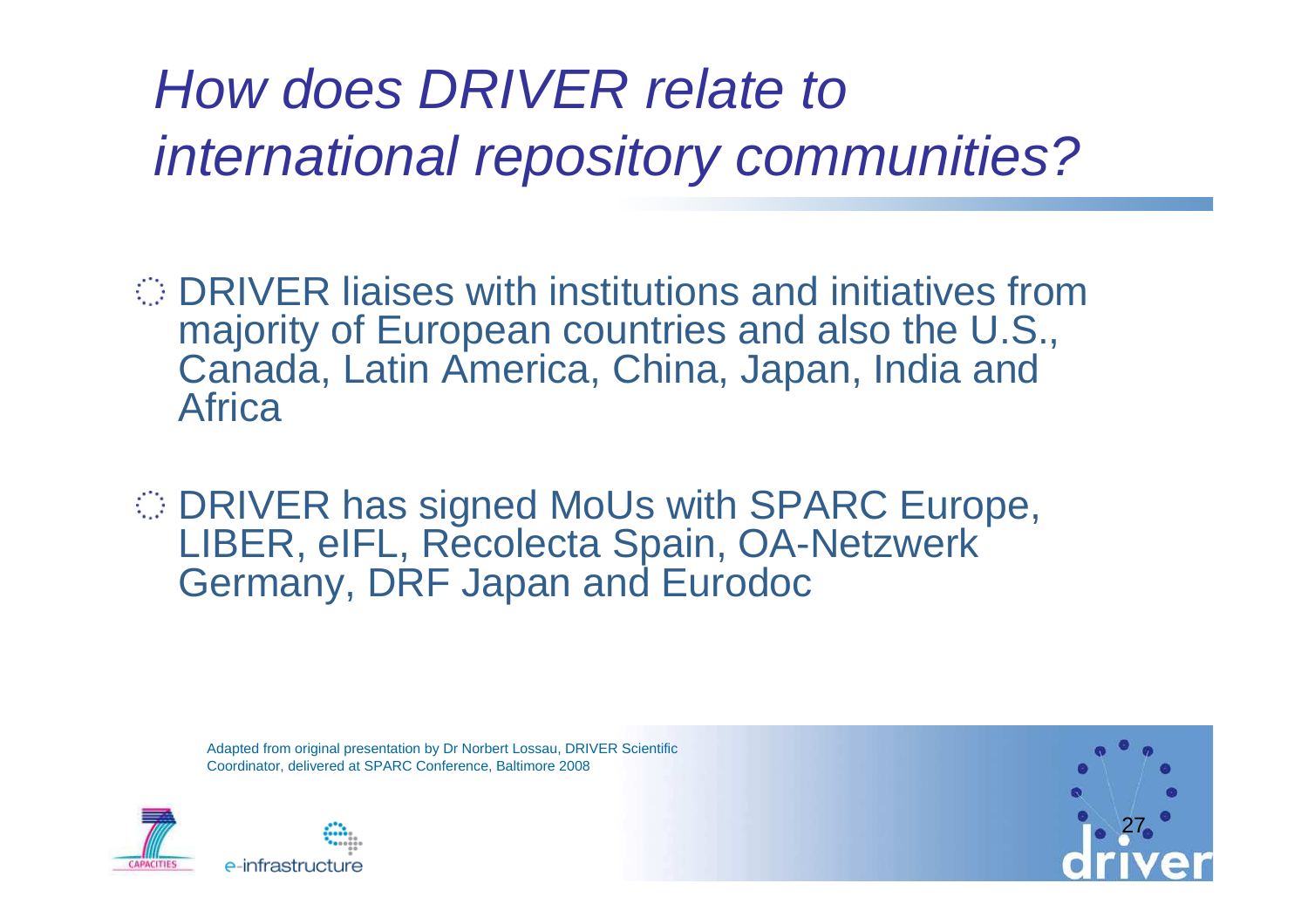COAR- Confederation of Open Access Repositories

Launched during Open Access Week 2009 at DRIVER summit, 20 October 2009, Ghent, Belgium

## **Aim**

"COAR is an international not-for-profit association that aims to promote greater visibility and application of research outputs through global networks of Open Access digital repositories."



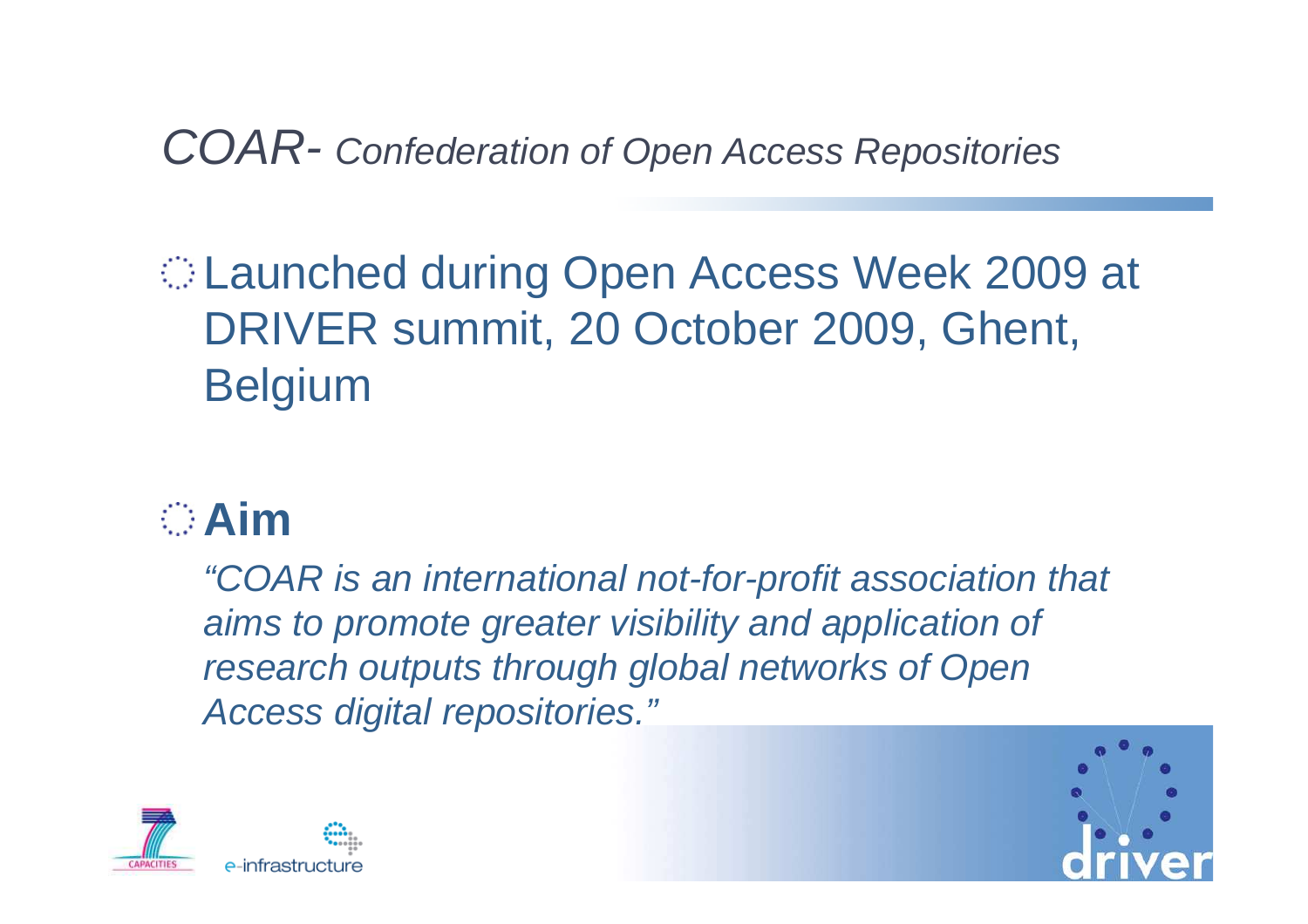## $COAR -$  Confederation of Open Access Repositories

#### **Objectives**

- the support and coordination of global collaborative efforts towards high-quality Open Access data and interoperable systems;
- acting as the reference point for repository standardization efforts, the repository community platform, and to be the venue for discussion and meetings working towards streamlining OA repository developments;
- advocacy of consistent policy formulation on institutional repository development;
- development and support of interoperable standards for national aggregation of research content in OA repositories;
- 稳。 supporting the formalisation of OA mandates by research funders and institutions;
- 第1 promoting an increased rate of self-archived deposit with as little burden as possible on the researcher;
- maintenance, development and growth of the DRIVER Confederation as one of the 30 L established technical, functional and organisational cross-country networks of OA repositories;
- offering the international framework for further advanced technical and functional developments in the context of global digital repository infrastructures;
- promoting the interoperable development of equivalent local regional national and 30. international infrastructures that subscribe to the COAR vision.



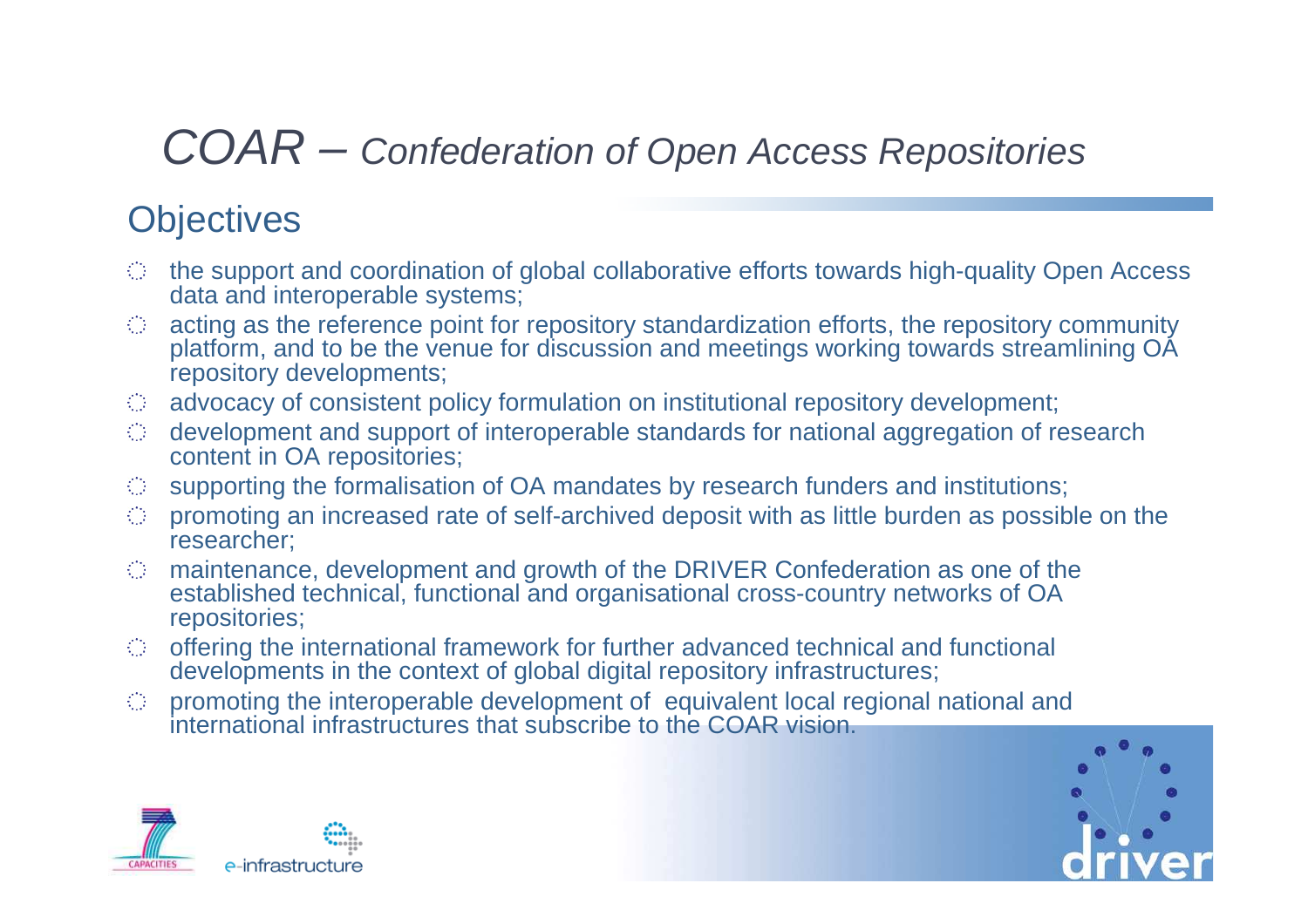## COAR – Confederation of Open Access **Repositories**

#### **Joining COAR**

Launched during Open Access Week 2009. If you are interested in participating in COAR, please contact

Dr Dale Peters ( <u>peters@sub.uni-goettingen.de</u> , cc: lossau@sub.uni-goettingen.de) to register your interest in becoming a member of COAR.



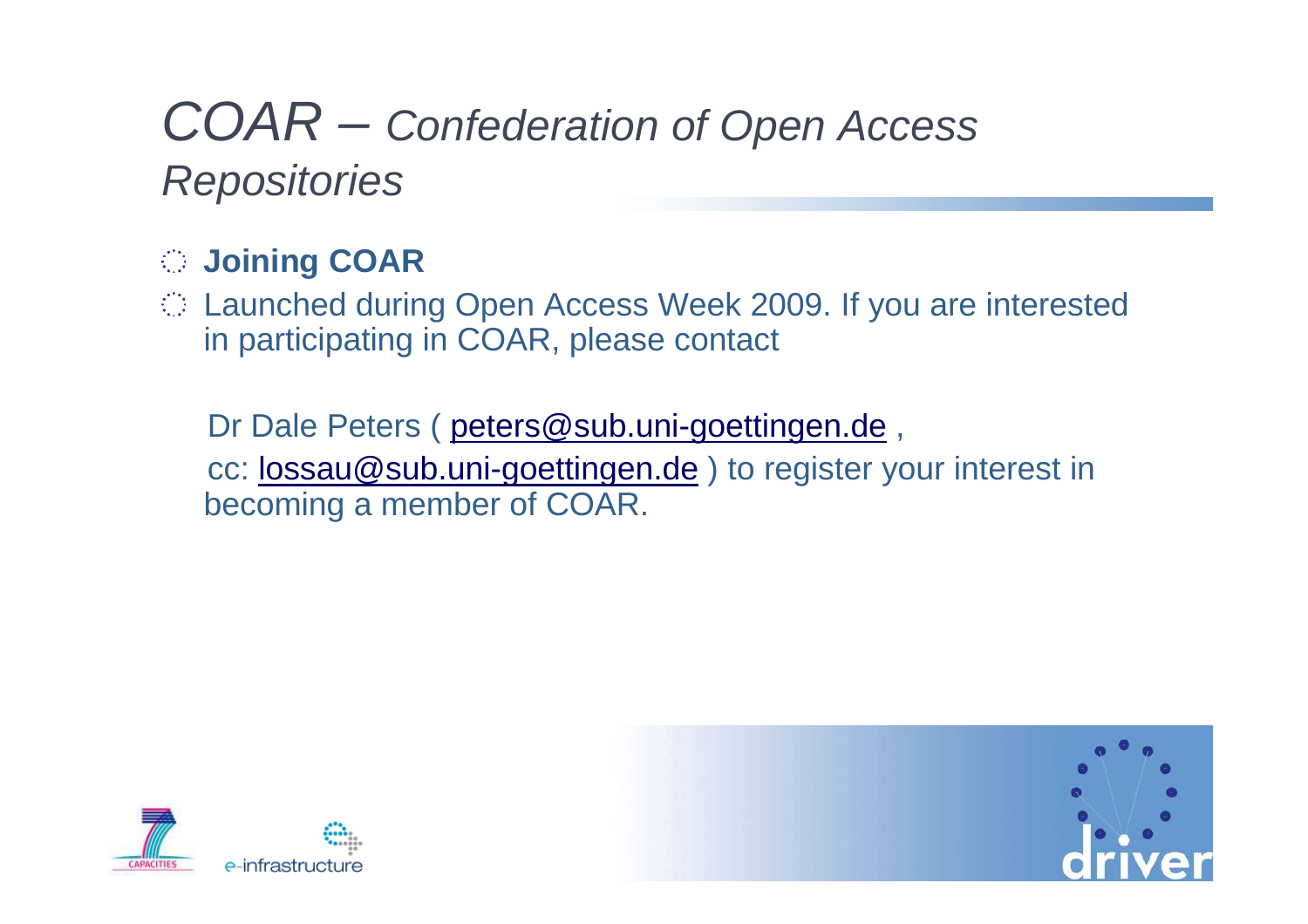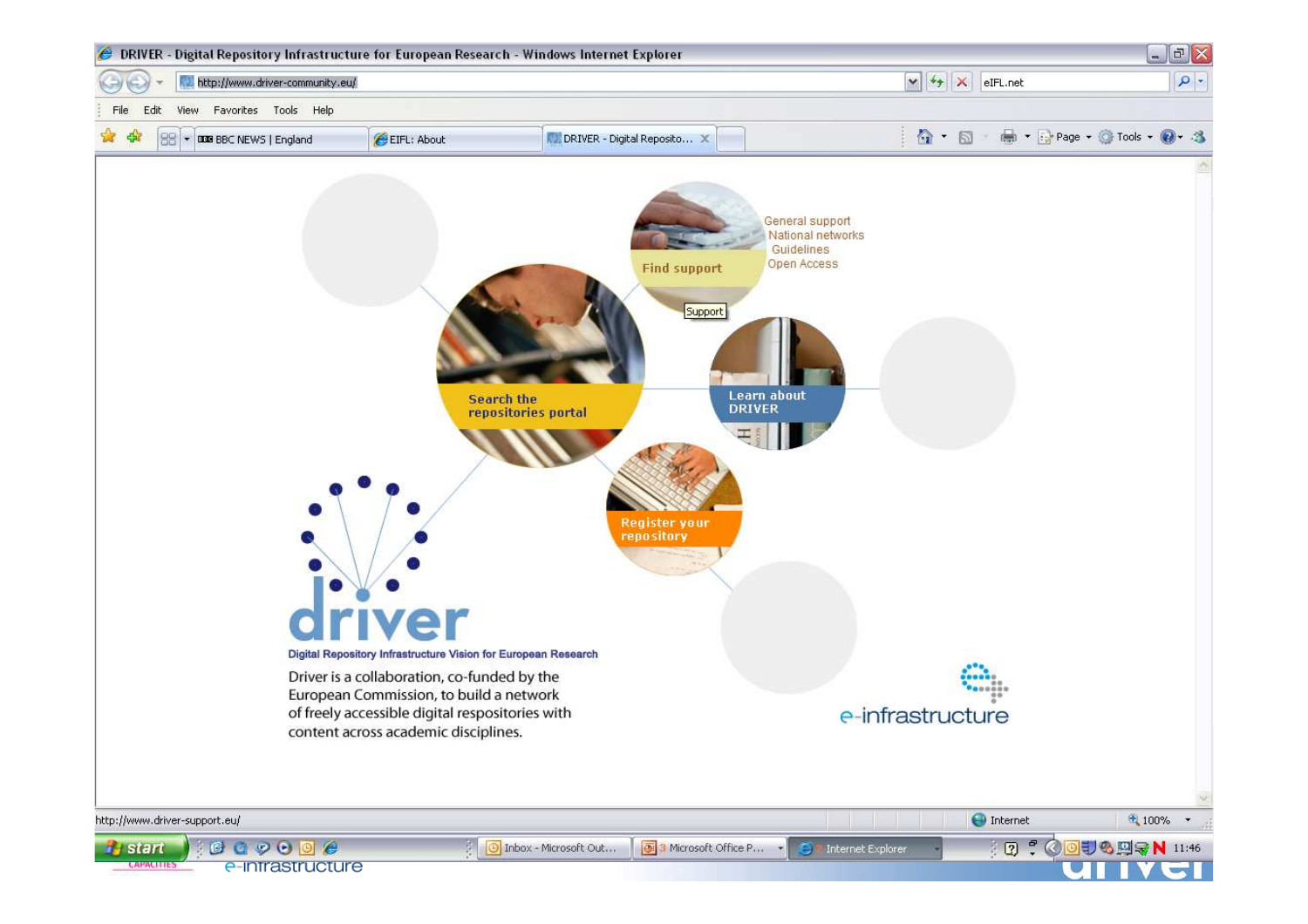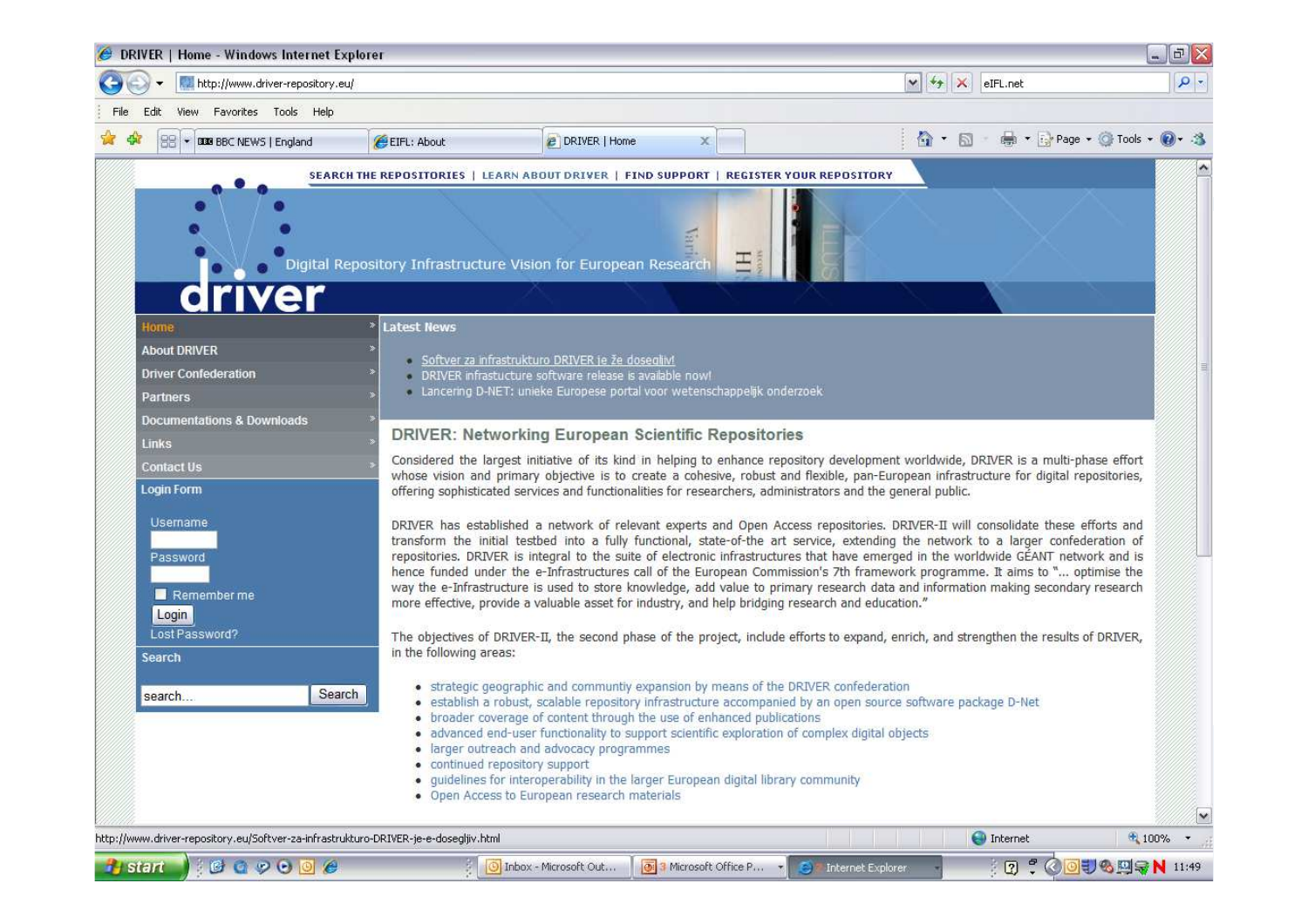|                                                                                                                                                                                                                                                                                                                                                                                                                          |                                                                                                                                                                                                                                                                                                                                                                                                                                                                                                                                                                                                                                                                                                                                                                                                                                                                                                                                                                                                                                                                                                                             |                                     | <b>DRIVER Repository Registration - Windows Internet Explorer</b> |                                                                                        |                                 |                                                                                                          | $ F$ $X$    |
|--------------------------------------------------------------------------------------------------------------------------------------------------------------------------------------------------------------------------------------------------------------------------------------------------------------------------------------------------------------------------------------------------------------------------|-----------------------------------------------------------------------------------------------------------------------------------------------------------------------------------------------------------------------------------------------------------------------------------------------------------------------------------------------------------------------------------------------------------------------------------------------------------------------------------------------------------------------------------------------------------------------------------------------------------------------------------------------------------------------------------------------------------------------------------------------------------------------------------------------------------------------------------------------------------------------------------------------------------------------------------------------------------------------------------------------------------------------------------------------------------------------------------------------------------------------------|-------------------------------------|-------------------------------------------------------------------|----------------------------------------------------------------------------------------|---------------------------------|----------------------------------------------------------------------------------------------------------|-------------|
|                                                                                                                                                                                                                                                                                                                                                                                                                          |                                                                                                                                                                                                                                                                                                                                                                                                                                                                                                                                                                                                                                                                                                                                                                                                                                                                                                                                                                                                                                                                                                                             |                                     | http://validator.driver.research-infrastructures.eu/validatorWeb/ |                                                                                        | $+$<br>$\vert \mathbf{v} \vert$ | $\times$<br>eIFL.net                                                                                     | $\alpha$    |
|                                                                                                                                                                                                                                                                                                                                                                                                                          | View                                                                                                                                                                                                                                                                                                                                                                                                                                                                                                                                                                                                                                                                                                                                                                                                                                                                                                                                                                                                                                                                                                                        | Favorites Tools Help                |                                                                   |                                                                                        |                                 |                                                                                                          |             |
|                                                                                                                                                                                                                                                                                                                                                                                                                          | <b>BBB</b> BBC NEWS   England                                                                                                                                                                                                                                                                                                                                                                                                                                                                                                                                                                                                                                                                                                                                                                                                                                                                                                                                                                                                                                                                                               |                                     | EEIFL: About                                                      | <b>P</b> DRIVER Repository Regis X                                                     | 合<br>ж.                         | <b>Contract</b><br>$\star$ $\left  \frac{1}{2} \right $ Page $\star$ C Tools $\star$<br>$\triangleright$ | Qarist      |
|                                                                                                                                                                                                                                                                                                                                                                                                                          |                                                                                                                                                                                                                                                                                                                                                                                                                                                                                                                                                                                                                                                                                                                                                                                                                                                                                                                                                                                                                                                                                                                             |                                     |                                                                   | SEARCH THE REPOSITORIES   LEARN ABOUT DRIVER   FIND SUPPORT   REGISTER YOUR REPOSITORY |                                 |                                                                                                          |             |
|                                                                                                                                                                                                                                                                                                                                                                                                                          |                                                                                                                                                                                                                                                                                                                                                                                                                                                                                                                                                                                                                                                                                                                                                                                                                                                                                                                                                                                                                                                                                                                             |                                     |                                                                   |                                                                                        | <b>DRIVER</b> banner            |                                                                                                          |             |
|                                                                                                                                                                                                                                                                                                                                                                                                                          |                                                                                                                                                                                                                                                                                                                                                                                                                                                                                                                                                                                                                                                                                                                                                                                                                                                                                                                                                                                                                                                                                                                             |                                     |                                                                   |                                                                                        |                                 |                                                                                                          |             |
|                                                                                                                                                                                                                                                                                                                                                                                                                          |                                                                                                                                                                                                                                                                                                                                                                                                                                                                                                                                                                                                                                                                                                                                                                                                                                                                                                                                                                                                                                                                                                                             |                                     |                                                                   | Digital Repository Infrastructure Vision for European Research                         |                                 |                                                                                                          |             |
|                                                                                                                                                                                                                                                                                                                                                                                                                          |                                                                                                                                                                                                                                                                                                                                                                                                                                                                                                                                                                                                                                                                                                                                                                                                                                                                                                                                                                                                                                                                                                                             |                                     |                                                                   |                                                                                        |                                 |                                                                                                          |             |
|                                                                                                                                                                                                                                                                                                                                                                                                                          | Home<br>Home                                                                                                                                                                                                                                                                                                                                                                                                                                                                                                                                                                                                                                                                                                                                                                                                                                                                                                                                                                                                                                                                                                                | Registration   Validation   Studies |                                                                   |                                                                                        |                                 | <b>MyDriver</b>                                                                                          |             |
|                                                                                                                                                                                                                                                                                                                                                                                                                          |                                                                                                                                                                                                                                                                                                                                                                                                                                                                                                                                                                                                                                                                                                                                                                                                                                                                                                                                                                                                                                                                                                                             |                                     | Welcome to the DRIVER repository registration site.               |                                                                                        |                                 |                                                                                                          |             |
| On these pages you will be able to register your repository with DRIVER and use our repository validation tool, designed for repository managers to test<br>the (technical) quality of their repository. If you want to learn more about specific repository management topics please have a look at www.driver-<br>support.eu. If you need assistance or have any further questions please contact the DRIVER helpdesk. |                                                                                                                                                                                                                                                                                                                                                                                                                                                                                                                                                                                                                                                                                                                                                                                                                                                                                                                                                                                                                                                                                                                             |                                     |                                                                   |                                                                                        |                                 |                                                                                                          |             |
|                                                                                                                                                                                                                                                                                                                                                                                                                          |                                                                                                                                                                                                                                                                                                                                                                                                                                                                                                                                                                                                                                                                                                                                                                                                                                                                                                                                                                                                                                                                                                                             | Learn about the DRIVER Guidelines   |                                                                   |                                                                                        |                                 |                                                                                                          |             |
|                                                                                                                                                                                                                                                                                                                                                                                                                          | The DRIVER consortium has developed a set of Guidelines for Content Providers, which aim to improve the quality of available metadata and assist DRIVER<br>in simplifying the use of these metadata by service providers. Furthermore, the use of the DRIVER Guidelines provides orientation for managers of new<br>repositories to define their local data-management policies, for managers of existing repositories to take steps towards improved services and for<br>developers of repository platforms to add supportive functionalities in future versions. The Guidelines will help your repository integrate into the DRIVER<br>infrastructure.<br>The DRIVER Guidelines have been developed by DRIVER partners and other European experts in order to ensure a degree of uniformity across all<br>repositories in the European DRIVER platform. DRIVER - considered the largest initiative of its kind in helping the enhancement of repository development -<br>has benefits for the global repository community and is expected to influence the development of repositories and associated services worldwide. |                                     |                                                                   |                                                                                        |                                 |                                                                                                          |             |
|                                                                                                                                                                                                                                                                                                                                                                                                                          |                                                                                                                                                                                                                                                                                                                                                                                                                                                                                                                                                                                                                                                                                                                                                                                                                                                                                                                                                                                                                                                                                                                             |                                     |                                                                   |                                                                                        |                                 |                                                                                                          |             |
|                                                                                                                                                                                                                                                                                                                                                                                                                          | · DRIVER Guidelines Overview<br>• DRIVER Guidelines FAO                                                                                                                                                                                                                                                                                                                                                                                                                                                                                                                                                                                                                                                                                                                                                                                                                                                                                                                                                                                                                                                                     |                                     | • DRIVER Guidelines Implementation Specifics (Annex)              |                                                                                        |                                 |                                                                                                          |             |
|                                                                                                                                                                                                                                                                                                                                                                                                                          | Validate your Repository                                                                                                                                                                                                                                                                                                                                                                                                                                                                                                                                                                                                                                                                                                                                                                                                                                                                                                                                                                                                                                                                                                    |                                     |                                                                   |                                                                                        |                                 |                                                                                                          |             |
| Even when accepted standards, like Dublin Core and OAI-PMH, are being applied, local interpretation often compromises data quality and technical<br>interoperability. Preliminary testing indicates that, while very few repositories are-non harvestable, only a handful deliver 100% valid XML - the result is                                                                                                         |                                                                                                                                                                                                                                                                                                                                                                                                                                                                                                                                                                                                                                                                                                                                                                                                                                                                                                                                                                                                                                                                                                                             |                                     |                                                                   |                                                                                        |                                 |                                                                                                          | $\check{ }$ |
| Done                                                                                                                                                                                                                                                                                                                                                                                                                     |                                                                                                                                                                                                                                                                                                                                                                                                                                                                                                                                                                                                                                                                                                                                                                                                                                                                                                                                                                                                                                                                                                                             |                                     |                                                                   |                                                                                        |                                 | <b>O</b> Internet                                                                                        | ● 100% ▼    |
| <b><i>H</i></b> start                                                                                                                                                                                                                                                                                                                                                                                                    |                                                                                                                                                                                                                                                                                                                                                                                                                                                                                                                                                                                                                                                                                                                                                                                                                                                                                                                                                                                                                                                                                                                             | 100000                              |                                                                   | O Inbox - Microsoft Out<br>3 Microsoft Office P                                        | Internet Explorer<br>D<br>- 71  | $\frac{1}{2}$ $\frac{1}{2}$<br>5 3 9 四字 N 11:50                                                          |             |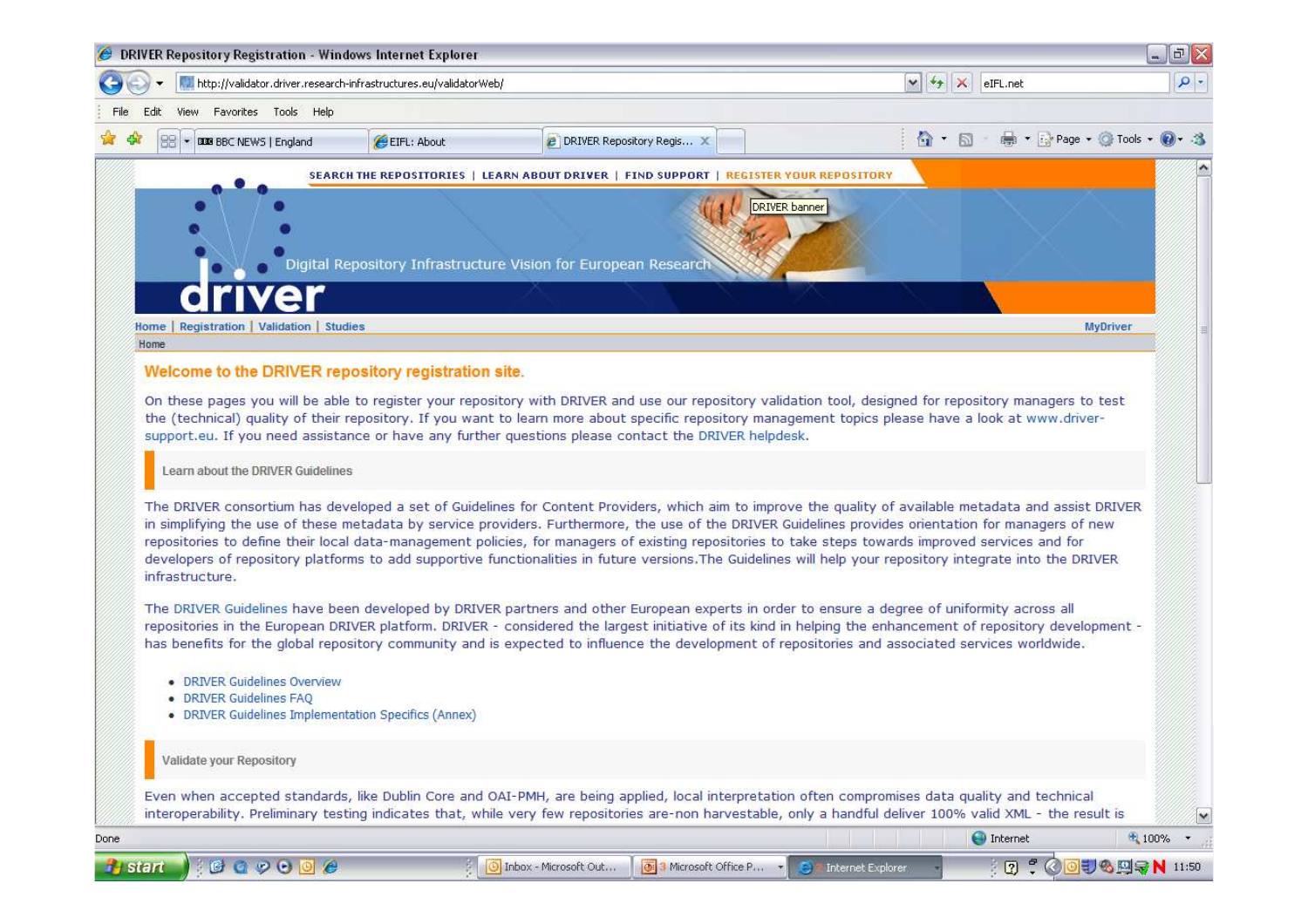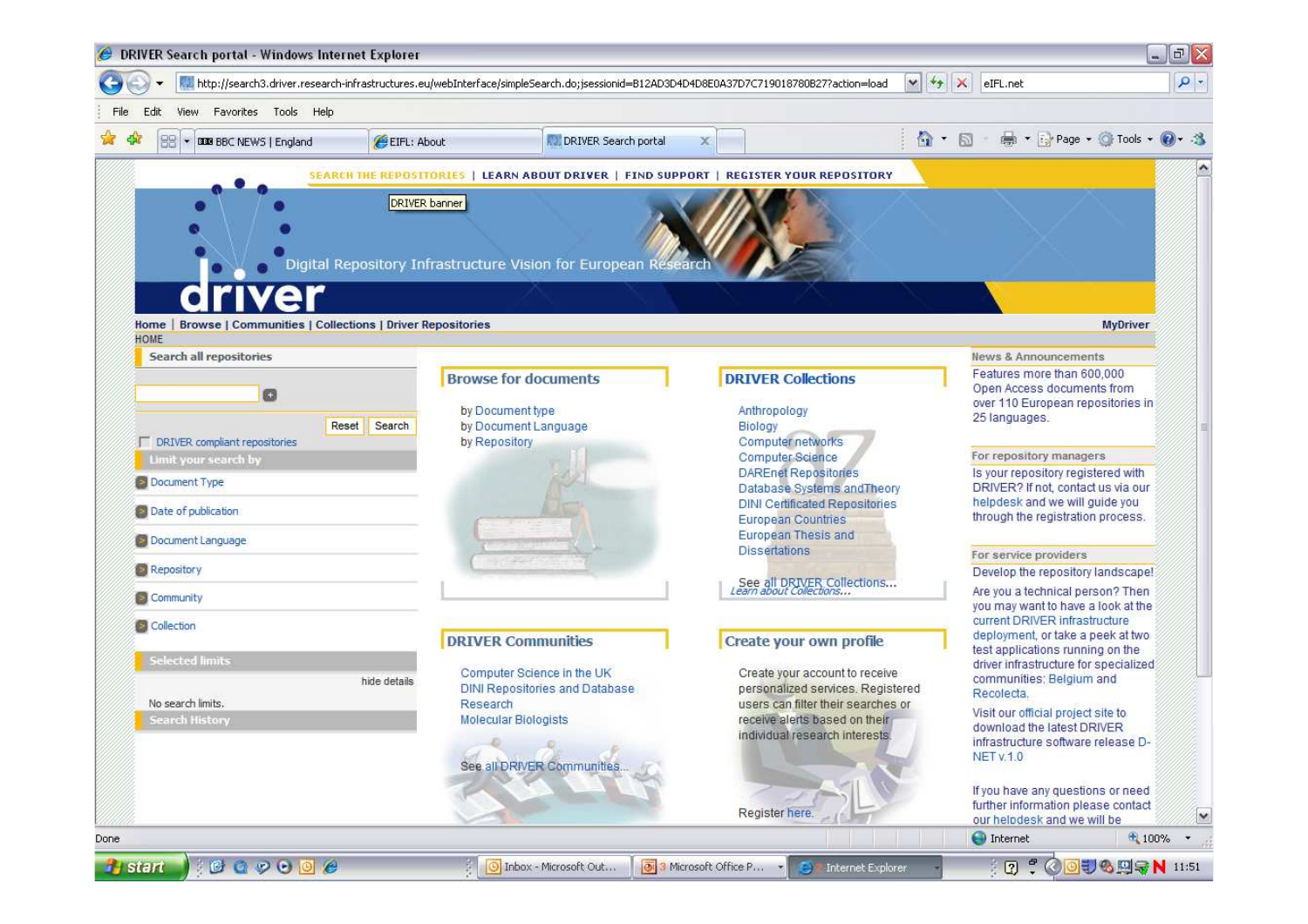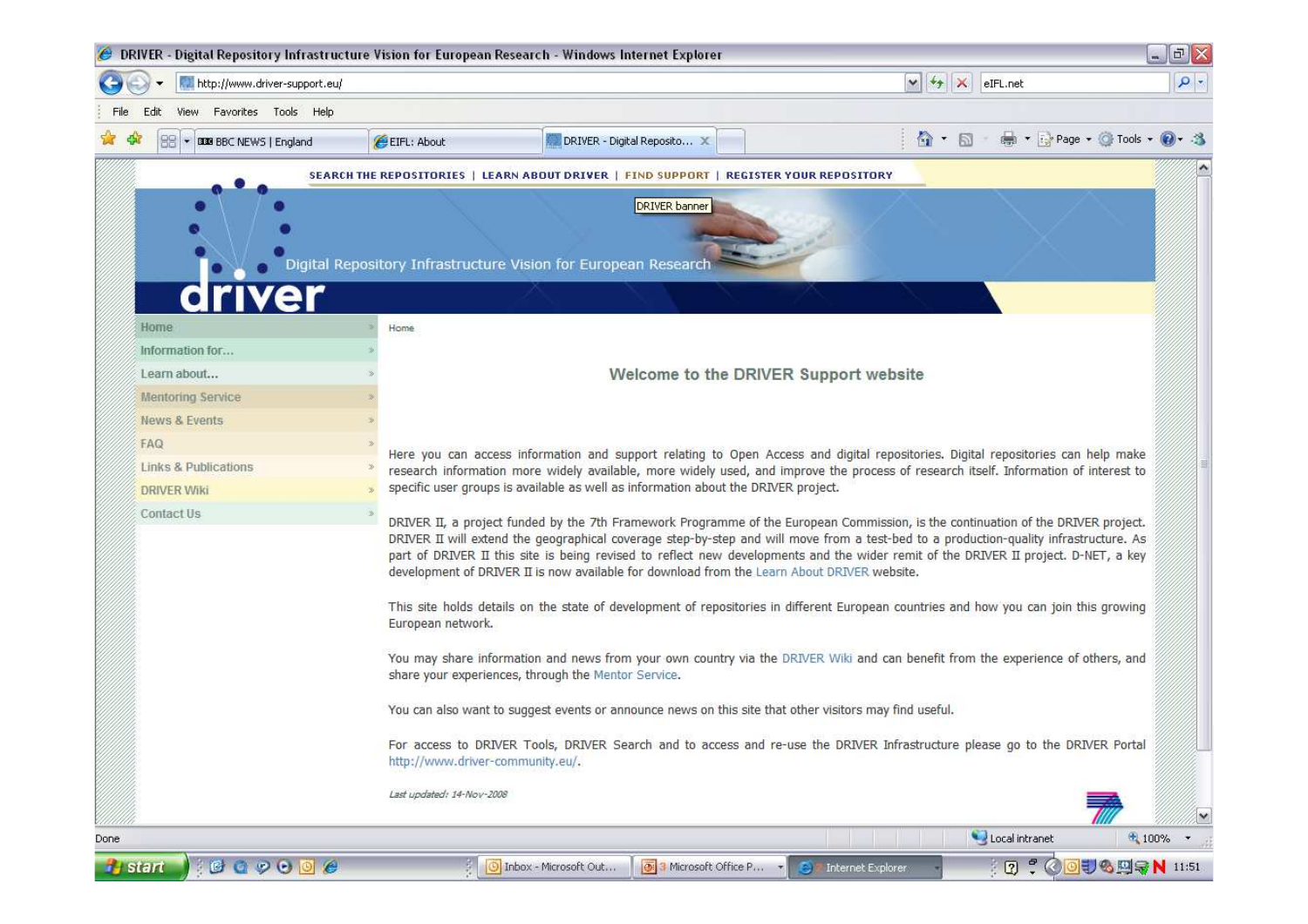## Institutional repository networks

Create a network (e.g SHERPA – www.sherpa.ac.uk)

- Build and maintain a network (cultural change)
- **Consider practical issues**

Work on awareness and seek support from key stakeholders: researchers, research funders, institutional managers and colleagues/ peers



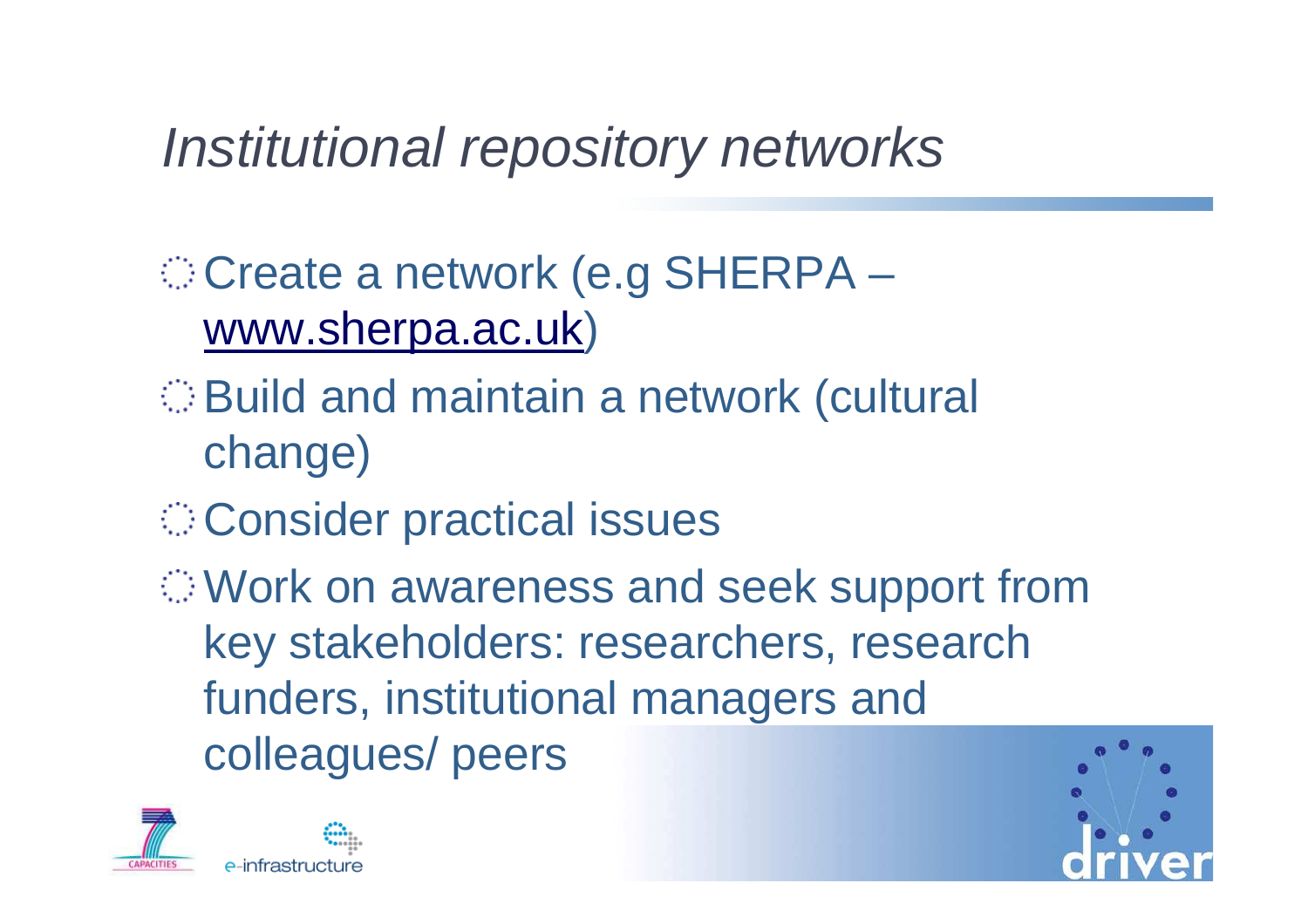## Useful Links:

- DRIVER: www.driver-community.eu
- SHERPA: www.sherpa.ac.uk
- RoMEO: www.sherpa.ac.uk/romeo
- JULIET: www.sherpa.ac.uk/juliet
- OpenDOAR: www.opendoar.org€).
- Peter Suber: www.earlham.edu/~peters/fos/overview.htm
- OAIster: www.oaister.org
- BASE: www.base-search.net
- eIFL: www.eifl.net/cps/sections/home
- SPARCEurope: www.sparceurope.org
- Institutional Repository Search: <u>www/intute.ac.uk/irs</u>
- The DART Europe E Theses portal: www.dart-europe.eu/